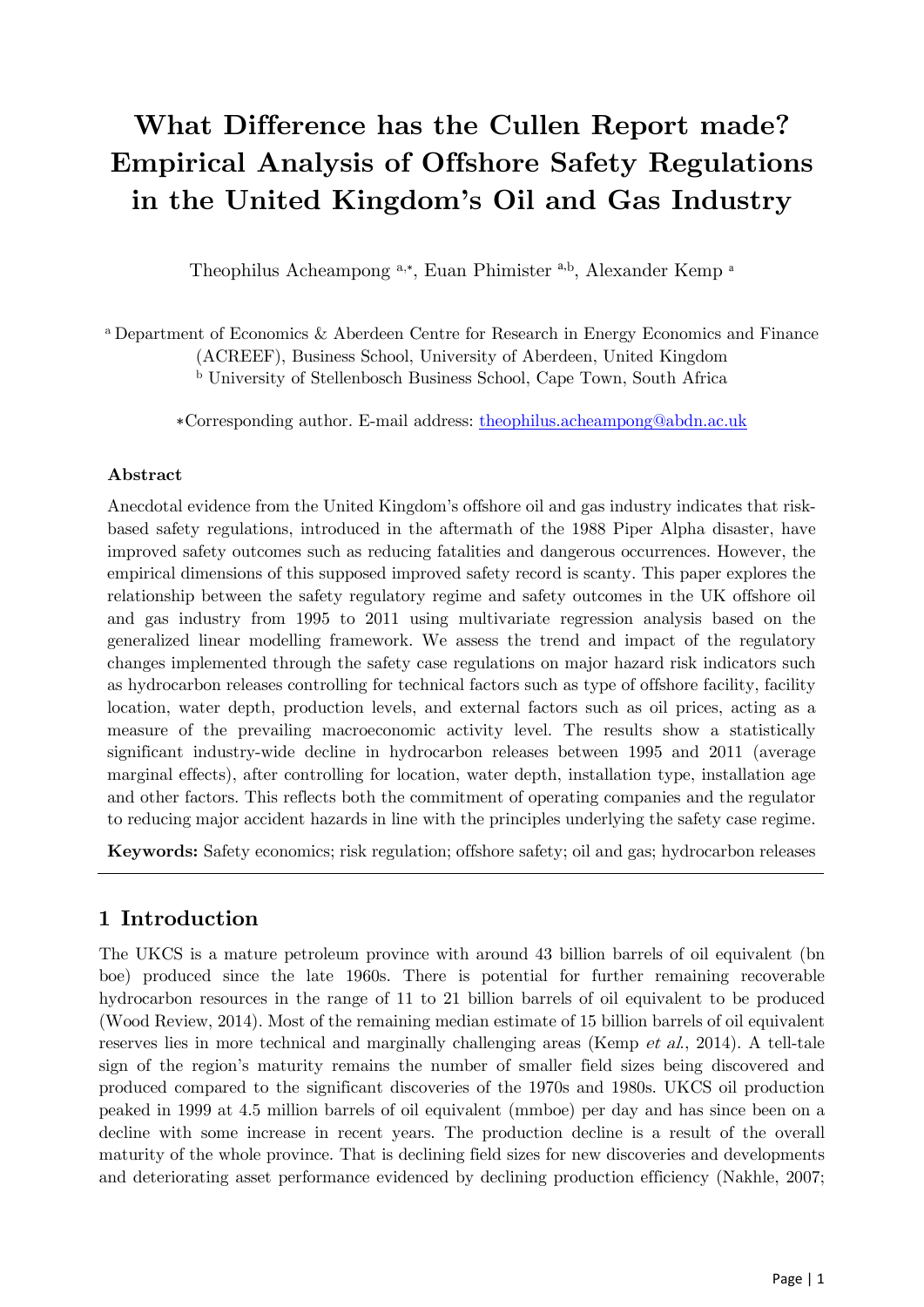Kemp et al., 20[1](#page-1-0)4).<sup>1</sup> Despite field investments reaching all-time highs, unit extraction costs have increased across the board for remaining large fields such as Buzzard and similarly for incremental ones (Kemp et al., 2014). As a result, the UKCS was one of the highest cost basins in the world in 2015 (Oil and Gas UK, 2015). For example, the average unit development cost for projects was £4 per barrel of oil equivalent (boe) in 2004, whereas this rose to £13.50 per boe in 2014 (Oil and Gas UK, 2014). Since then there have been major cost reductions but the problems of maturity remain.

A key issue against the backdrop of changing prospectivity and maturity of the basin that can go a long way in defining the future of the UKCS is the safety of offshore oil and gas installations and how this can enhance maximum economic recovery. Studying offshore safety economics in the UK's upstream petroleum sector enables us to understand the challenges faced by operators and therefore, provides an opportunity to fashion appropriate regulatory responses to safeguard the future of the industry and the over 250,000 jobs it sustains (Oil and Gas UK, 2018). This paper aims to provide both a theoretical and empirical analysis that can form the basis for policymaking in the UK's upstream oil and gas industry.

Most companies evaluate safety investments just like any other type of investment to the extent that their economic profitability depends on several other critical factors including how their financial effects are measured (Talarico & Reniers, 2016). Health, Safety and Environment (HSE) investments have been shown to improve productivity and operational efficiencies of companies at the micro-level. Regarding the business case, the productivity gains from HSE investments are the benefits associated with a more efficient and improved working process that might result in lower costs, more production or less time spent by employees on a particular assignment (Targoutzidis et al., 2014; Talarico & Reniers, 2016). These investments also help companies avoid future costs related to adverse events such as a potential accident or incident (Ma et al., 2016).

In the offshore oil and gas industry, there is a pressing need to understand how safety management practices and regulatory provisions have enhanced outcomes for the sector regarding compliance and minimising accidents and incidents. Health, safety and environmental regulations and systems have remained an integral part of the petroleum industry over the last three decades. Recent events such as the Deepwater Horizon accident in the US Gulf coast called into question the role of these regulations in preventing incidents and accidents. Questions have been asked by stakeholders, industry experts, policymakers, and researchers concerning the safety of offshore operations (Cohen et al., 2011).

Offshore oil and gas industry players in the UKCS see the post-Piper Alpha Safety Case Regulations (SCR) positively impacting the sector's approach to the management of safety and improved safety outcomes with some reduction in injuries, fatalities, dangerous occurrences and hydrocarbon releases. Industry managers support both the Safety Case Concept and the key role the regulations play in the region's overall goal-setting approach to offshore safety. Despite this, very little analytical work has been done in exploring the nexus between the SCR regime and its impact on safety outcomes in the UKCS.

The UK offshore Oil and Gas Industry had a major epiphany in 1988 when the Piper Alpha Platform exploded killing 167 out of the 229 people on board. It left in its wake a fundamental shake-up of the industry with changes in offshore health and safety management. Efforts to improve HSE performance of the UK industry continue to take place at an incremental level. However, there is the need to assess the extent to which the regulatory framework and provisions provide an adequate conduit through which high standards of health, safety and environmental

<span id="page-1-0"></span> $1$  Production efficiency is defined as the ratio of the actual production to the structural maximum production potential (SMPP) of an oil and gas installation. See[: http://www.devex-conference.org/perch/resources/1705](http://www.devex-conference.org/perch/resources/1705-devex-wed-fleming-auditorium-alex-spring.pdf) [devex-wed-fleming-auditorium-alex-spring.pdf](http://www.devex-conference.org/perch/resources/1705-devex-wed-fleming-auditorium-alex-spring.pdf) [Accessed 02 April 2020]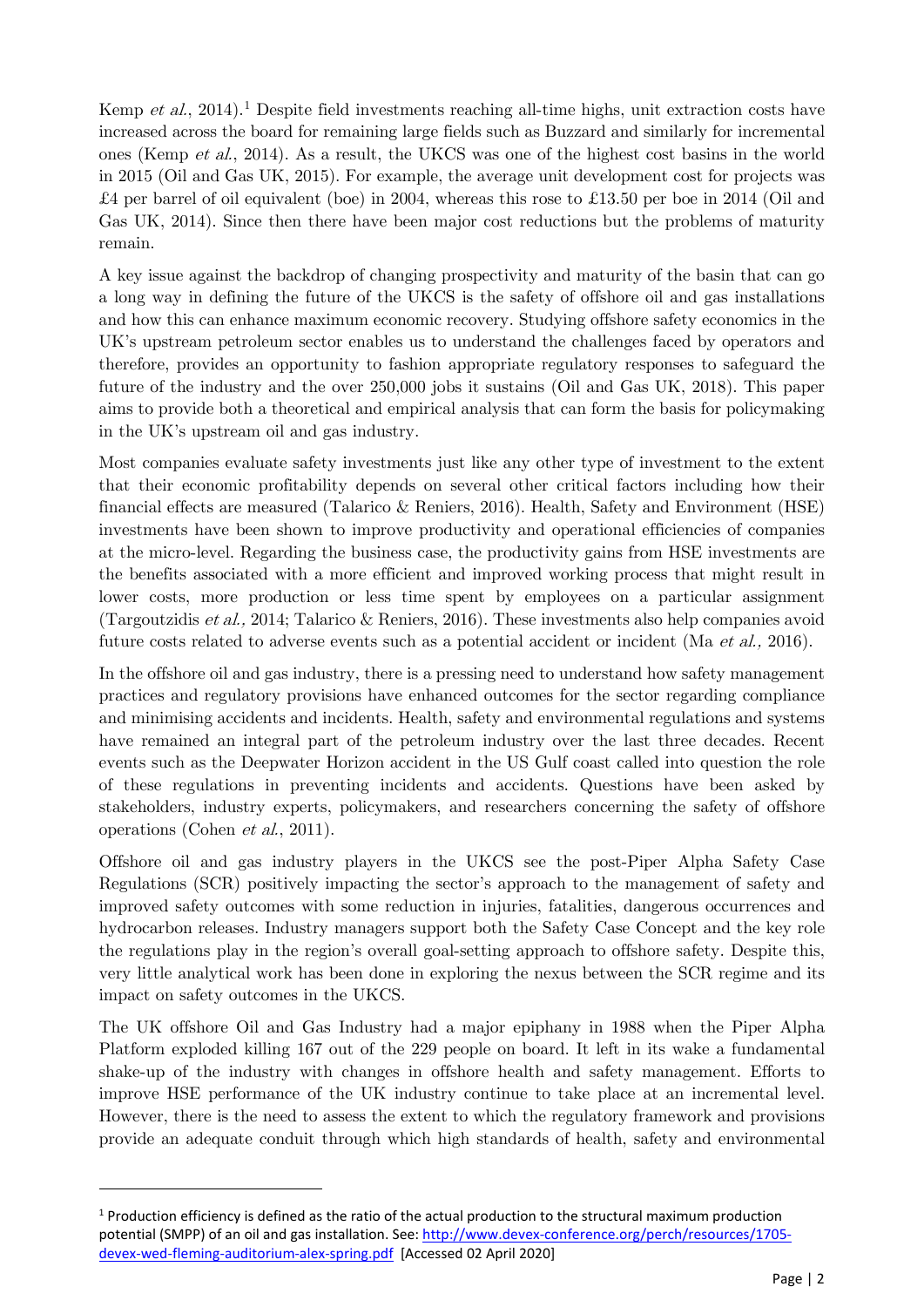protection can be attained within an enterprise-wide model of risk. Arising out of the Cullen Public Inquiry were 106 recommendations, which fundamentally changed the way offshore risk was to be subsequently assessed and regulated. In 1992, the Offshore Installations (Safety Case) Regulations<sup>[2](#page-2-0)</sup> was passed to reduce the risks from major accident hazards to the health and safety of the workforce employed on offshore installations (Miller, 1991).

Hydrocarbon releases (HCRs) constitute one of the major accident hazards in the offshore oil and gas industry and represent a potential threat or precursor to major accidents with the risk of fire and explosions if ignited, as well as major environmental damage with spills (de Almeida & Vinnem, 2020; Olsen et al., 2015; Vinnem, 2012; Vinnem et al., 2006). For example, in the Piper Alpha accident, high-pressure condensate (propane, butane and condensate) leaked through a faulty pump flange that was restarted after maintenance. This caused hydrocarbon vapour release, resulting in several explosions (Pate-Cornell, 1992; Cullen, 1990). According to the UK's Step Change in Safety[3,](#page-2-1) one of the most common installation Major Accident Hazards is an explosion or a fire caused by hydrocarbon release. At the core of the Offshore Installations (Safety Case) Regulations 1992 (and 2005), is the ALARP principle which requires safety cases to demonstrate that major accident hazards have been identified, and the risks to people are reduced to the lowest level that is reasonably practicable (Inge, 2007). It advocates a continuous reduction in risks as a function of technological changes, among others.

When it comes to safety measurement, various performance indicators are used to benchmark safety outcomes in most industries, including the offshore oil and gas industry. These assessments are usually done using qualitative and quantitative approaches. It is also based on two main types of indicators: leading indicators (proactive) and lagging (reactive) indicators (Tang et al., 2018; Kim et al., 2019; Tamin et al., 2017; Vinnem et al., 2006). Leading (proactive) indicators identify potential problems before an accident occurs; thus, they can be measured ex-ante without an incident or accident occurring. Examples of such include using human and organisational factors to measure the safety climate, safety audits and inspections (Dahl & Kongsvik, 2018; Zhou et al., 2017; O'Dea & Flin, 2001; Flin et al., 2000). On the other hand, lagging indicators actually measure accident or incident outcomes such as the number and or severity of actual accidents or incidents (Kaassis & Badri, 2018; Rozendal & Hale, 2000).

Within this paradigm, we find several of the historical safety literature, more so in the oil and gas industry, is largely qualitative and case study based, premised on the use of either leading or lagging indicators or combination of both (Sneddon et al., 2004; Mearns et al., 2003; O'Dea & Flin, 2001). However, this is changing in the past few years with more attention being paid to quantitative safety studies (Tang et al., 2017; Gao et al., 2019). This is because while case analysis can make a more adequate analysis of a particular incident, it is often context-dependent and does not allow one to draw broader inferences – that is, it fails to address the general picture. Quantitative analysis such as applying multivariate regression analysis presents a useful complement to the existing qualitative literature although it also has challenges with using proxies for qualitative input data, thus fails to grasp all effects in detail. Nevertheless, the authors chose a quantitative approach in this paper. We present not only an adequate model to address the topic at hand, but also present testable hypotheses to empirically ascertain the efficacy of offshore safety regulations.

The principal aim of this paper is to investigate the transmission effects of the post-Piper Alpha regulatory policies in contributing to the enhanced safety levels in the oil and gas industry. An econometric model of offshore safety using hydrocarbon releases is developed to attain this objective. This allows us to ascertain the impact of the post-Piper Alpha offshore safety regime

<span id="page-2-0"></span> $2$  An amendment to the regulations was made in 2005 and 2015. See: <http://www.legislation.gov.uk/uksi/2005/3117/contents/made>

<span id="page-2-1"></span><sup>&</sup>lt;sup>3</sup> See<http://www.oilandgasuk.co.uk/downloadabledocs/1175/a10.%20Chris%20Hamlet,%20ADIL.pdf>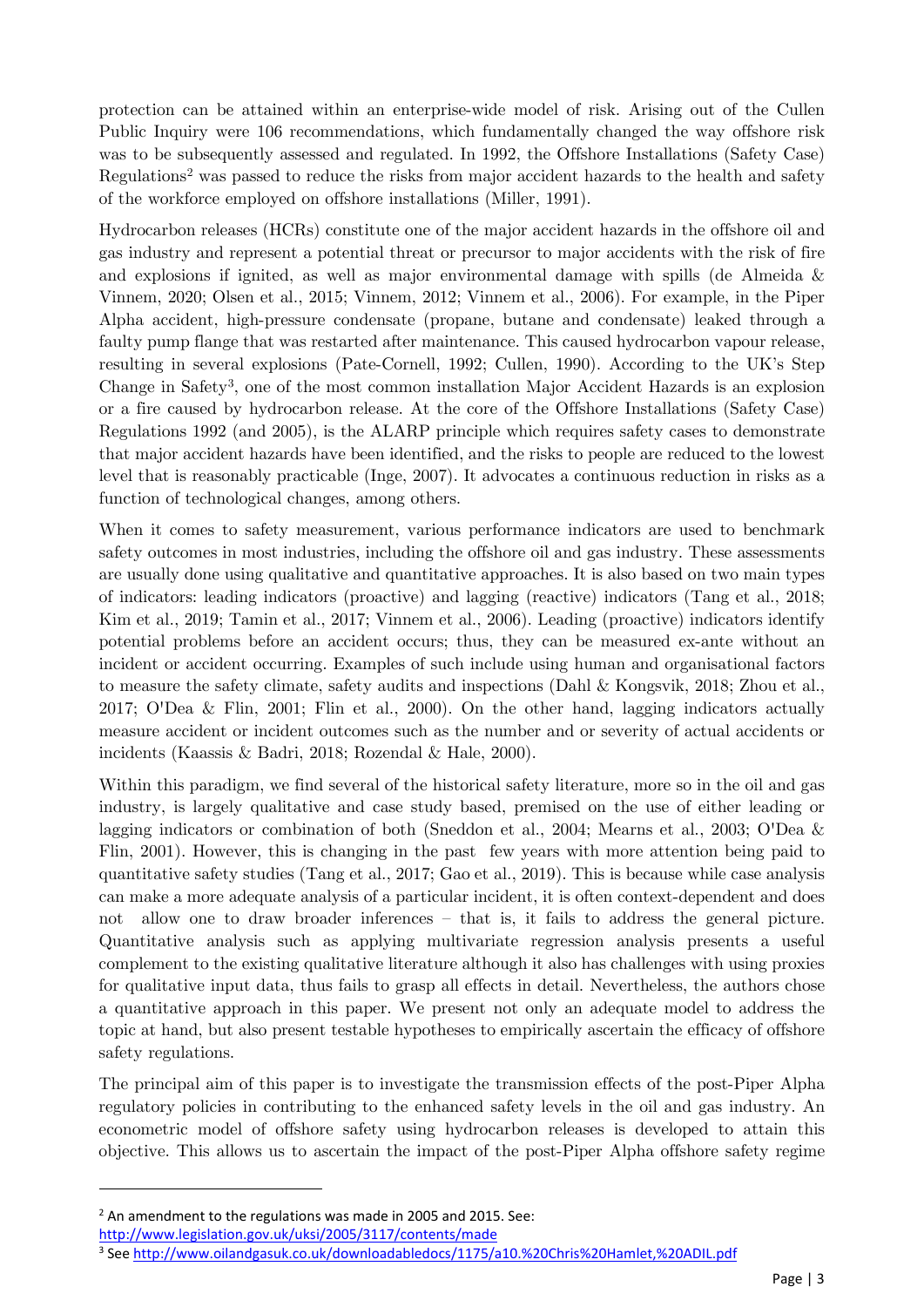regulations on hydrocarbon release incidence linked to a population of the number of the installations present in the UKCS. This is done using HCRs as an outcome measure to understand the linkage between Major Accident Hazards and Safety-Critical Elements.

The rest of the paper is structured as follows: [Section 2](#page-3-0) reviews the literature on offshore safety with an emphasis on the UKCS. We also frame our research questions and underlying hypothesis here. In [Section 3,](#page-8-0) we present our underlying empirical framework and model specifications followed by some descriptive analysis of the hydrocarbon release data. The results of the various econometric model specifications are analysed in [Section 4,](#page-13-0) and the conclusions and policy implications are discussed in [Section 5.](#page-22-0)

# <span id="page-3-0"></span>**2 Literature Review**

## **2.1 Regulation of Offshore Safety in the UKCS**

In addressing the issue of whether the Safety Case regime changes have improved overall offshore safety levels using reference outcomes such as accident rates or trends in major accident hazards, we need to know the specific role offshore safety regulations played in the UKCS in the pre and post-Piper Alpha period. With offshore safety becoming a major prominent issue in the aftermath of the disaster and in the light of recent accidents such as the Elgin-Franklin gas leak in the UKCS and the Deepwater Horizon oil rig in the US Gulf coast in 2010, public policy considerations have focussed on the extent to which the industry together with the regulator works collaboratively to ensure a safe operating environment for all offshore personnel.

#### *Regulatory Regime before the Piper Alpha Accident*

The regulatory focus in the UK's offshore oil and gas industry before the Piper Alpha accident was based on a set of prescriptive based rules. These rules were not only complex regarding reporting structures, but also had minimal risk weightings (Miller, 1991). From the 1960s to the 1970s, the management of the safety and welfare of people was controlled by a plethora of prescriptive rules and regulations based on industry standards, knowledge and experience (Inge, 2007; Miller, 1991; Paterson, 2000). These prescriptive regulations were based on Model Licence clauses created on the back of an outdated onshore regulatory regime for the exploration and production of oil and gas from the 1930s (Paterson, 2011).

In 1965, Britain's first offshore drilling rig, the Sea Gem collapsed, killing thirteen workers. The disaster highlighted the United Kingdom's lack of experience and ill-preparedness in dealing with offshore safety-related matters. This is because no substantive legal provisions or detailed regulatory oversight was present at the time (Kemp, 2011). In 1971, the Mineral Workings (Offshore Installations) Act 1971, the principal statute dealing specifically with health and safety on offshore installations was passed. The law mandated and placed duties on the concession owner (operator or duty holder of a facility) and installation owner to appoint an offshore installation manager (OIM). The OIM had general responsibility for safety, health and welfare on the installation as well as to maintain order and discipline on the rig (Miller, 1991). The Secretary of State as well was empowered to appoint offshore inspectors with policing powers and privileges to monitor and conduct compliance checks. This minimalist prescriptive approach to health and safety was highlighted in the work of the Robens Committee (1970-1972). The recommendations of the Robens Committee culminated in the setup of The Health and Safety Executive, a new regulatory body (Simpson, 1973). This prescriptive, detailed secondary legislation remained in place until the enactment of the Health and Safety at Work (HSW) Act 1974.The (enactment of the) Health and Safety at Work (HSW) Act 1974 became the central legislation for health and safety, covering occupational health and safety in the UK.

Following the blow-out on the Ekofisk Bravo platform in 1977 on the Norwegian Continental Shelf, the UK government set up the Burgoyne Committee to, among others, assess risk regulatory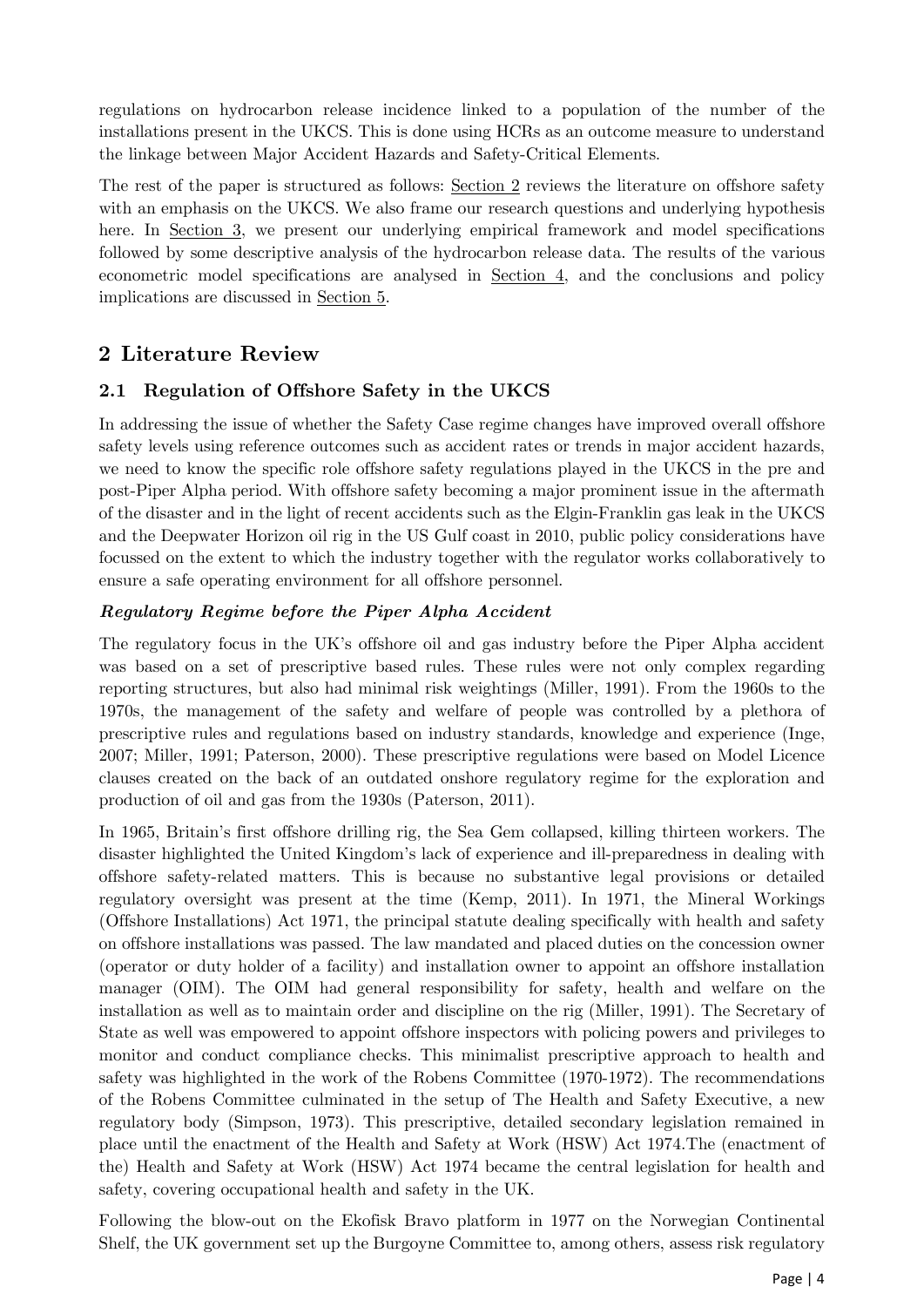regime and the effectiveness of the Department of Energy's regulations on safety (Paterson, 2007; Miller, 1991). A key issue for the Committee centred on the jurisdictional authority for regulating and enforcing offshore safety. That is, whether under the Petroleum Engineering Division of the Department of Energy or the newly established Health and Safety Executive (Lindøe et al., 2013). The Committee in its 1980 report recommended that the responsibility for regulating offshore health and safety should be conducted by a single agency, namely the Department of Energy instead of the Health and Safety Executive (Miller, 1991). So, it remained "business as usual" with a detailed prescriptive approach under the Department of Energy.

The existing prescriptive regulations encouraged a compliance mentality rather than the sort of workplace-specific assessment of risks envisaged by the 1974 Act (Miller, 1991). Oil companies had little incentive to conduct extensive workplace-specific risk assessments to show compliance with the elements of the regulatory regime. These prescriptive regulations were ill-suited to potential offshore health and safety risks. It became amply evident with the 1988 Piper Alpha disaster.

#### *The Piper Alpha Accident and Evolving Safety Case Regime*

A fundamental review of industry operations saw the creation of a new basis for health and safety regulatory interventions in the sector following the events of the 1988 Piper Alpha disaster which killed 167 offshore workers. One of the principal recommendations of the subsequent 1990 Cullen Public Inquiry was the change of regulator from Department of Energy to Health and Safety Executive, and the adoption of the new goal-setting regime. The Offshore Installations (Safety Case) Regulations (1992) was passed as a direct outcome of the Cullen Inquiry, heralding a complete shift in the thinking of the industry from the previous prescriptive regime (Kemp, 2011; Miller, 1991). The adoption of the Safety Case Regime ensured that operators (duty-holders) present a "living" document that demonstrated their understanding of the risks and hazards associated with an offshore facility and the presence of adequate risk management measures to minimise or mitigate the risks.

The Safety Case (SC) is a comprehensive document that enjoins the operator to have identified risks using a systems-based approach, and continuously reduce them to as low as is reasonably practicable (ALARP). It also enjoins the operator to give full details of the arrangements for managing health and safety and controlling major accident hazards on both mobile and fixed installations. The regulations make it incumbent on the operator to update the safety case throughout the full life cycle of a facility in three-yearly resubmissions.[4](#page-4-0) The SC enjoins operators to submit particulars of the plant and arrangements for the control of operations on a well, including those to control the pressure in a well, and to prevent the uncontrolled release of hazardous substances (including hydrocarbon releases) and to minimise the effects of damage to subsea equipment by drilling equipment.<sup>[5](#page-4-1)</sup> With the introduction of the SC, the primary responsibility for the continuous reductions in major accident risks shifted from regulators to the operating companies (US Chemical Safety and Hazard Investigation Board, 2015).

According to Khorsandi (2010), three principal adequacy criteria are used to assess the safety case, namely: (1) management systems to ensure compliance with statutory health and safety requirements; (2) arrangements for auditing and reporting; and (3) major hazards identification, risk assessment, and control. Demonstrating control of major hazards is a pre-condition for an offshore facility to operate in the UKCS. It can thus be expected ceteris paribus, that over time the uptake of technology through the adoption of best practice standards by the operating companies which is an essential component of the SC regime would lead to lower incidents or reduce the risk of a hydrocarbon release occurring. The Safety Case gives confidence to both the

<span id="page-4-0"></span><sup>&</sup>lt;sup>4</sup> This requirement has been relaxed in subsequent amendments to the regulations

<span id="page-4-1"></span><sup>5</sup> Schedule 2, Safety Case Regulations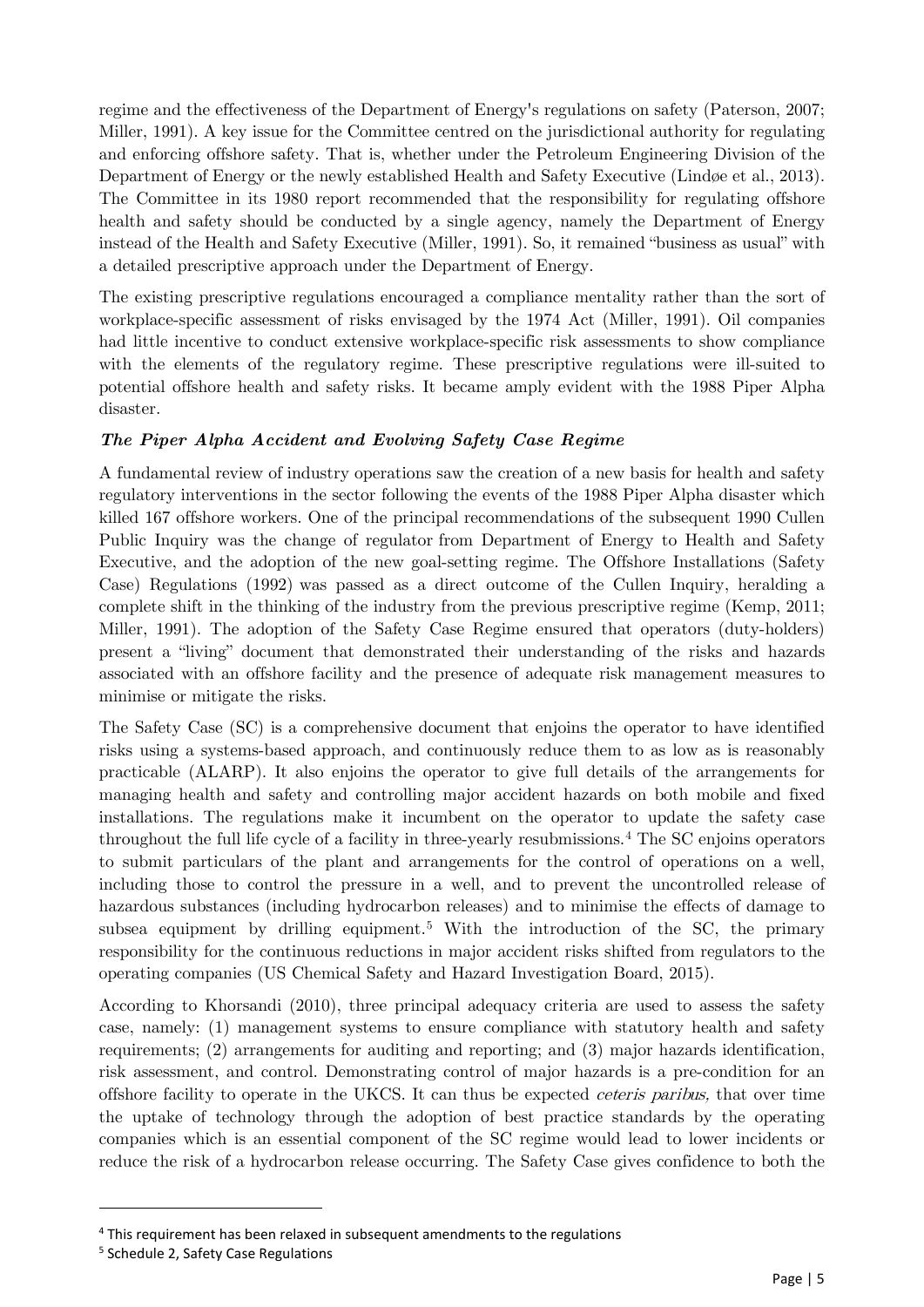duty holder and the regulator that the duty holder has the ability and means to control major accident risks effectively by providing an extra level of regulatory control on top of existing regulations (Health and Safety Executive, 2006).

The question that arises from the above then is: if the post-Piper Alpha Safety Case regime buttressed by the range of ancillary regulations are working to the extent that the operators have incorporated the continuous reduction of risks in line with the ALARP principle; then, using a lagged major hazard risk indicator of process safety outcome such as hydrocarbon releases, one would expect to observe an evidential reduction in HCRs over time (Figure 1). This would reflect the continuous efforts to the reduction of risk in line with technological advancements and increased regulatory oversight.



**Figure 1 Interaction of the Safety Case Regime**

**Source: Author's depiction**

## **2.2 Determinants of Offshore Safety**

Several factors contribute to the prevalence of the safety climate in offshore working environments such as those prevalent in the UKCS. Following Moses and Savage (1990) and Rose (1990), we characterise the resultant offshore safety output level  $S<sub>o</sub>$  by the following equation:

$$
S_o = f(I, E, M, C) \tag{2.1}
$$

where  $I =$  Operator's safety investments which include the costs for provisions such as maintenance, company procedures, training and experience of the workforce, installation type, age

 $E=E$ conomic operating conditions. For example, the existence of insurance markets and premiums, oil and gas prices, society's Willingness to Pay (WTP) for safety

 $M = Regularory$  surveillance mechanisms and protocols, including safety standards, inspection routines, penalties, major accident hazards controls, etc.

 $\mathcal{C} = \text{Operating climate such as the nature of a well or reservoir, type of production}$ technologies and overall exposure (number of installations or production facilities present).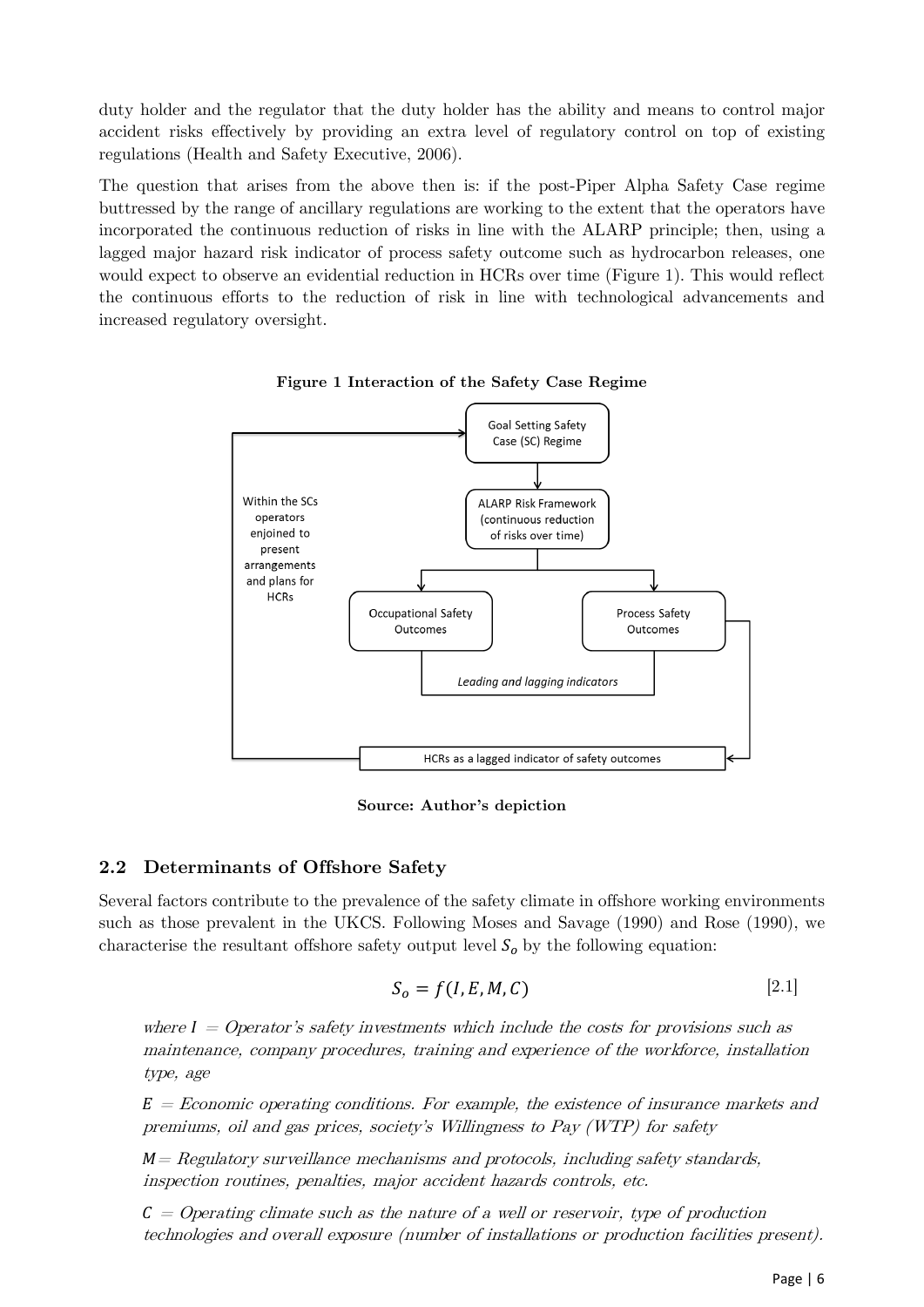Our broad categorisation of offshore safety performance leads to three sets of determining factors. Firstly, the safety investments made by the operating companies which are under their direct control and influence on an offshore installation such as the quality of the workforce, the skill base they possess, maintenance procedures, and installation equipment quality and age. It is the efficiency of an operator's safety investments and operating conditions that determine the underlying risk distribution, which in turn drives the accident or incident probabilities (Song and Mu, 2013). For example, the use of new production systems with embedded hazard control technologies in complex reservoirs such as High Pressure/High Temperature (HPHT) fields backed up by frequently scheduled maintenance activities may reduce accident probabilities caused by equipment failure. It has also been shown that extensive safety training, as well as the use of more experienced personnel, reduces error frequencies attributable to human factors. However, at some point these additional investments do suffer diminishing marginal returns (Flinn et al., 1998, 2000; Cox and Flin, 1998).

The second factor is the operating conditions. These are usually outside the control of the operator of offshore installation and include weather or climatic conditions, the features of the facility or complexity of the geological characteristics of the well being drilled, or the production facility all of these increase the safety risks and exposure levels. For example, HPHT[6](#page-6-0) wells have complex reservoir characteristics which can affect the safety level regarding the infrastructure needed to be put in place to produce from it safely. The probability of an incident or accident occurring is determined by the risk distribution that arises out of the interaction of these two factors, and from which the operator generates the safety outputs (Rose, 1990).

The third factor indirectly affects offshore safety performance through the effect on the operator's safety investment decisions via the safety production function. These include stringency of the HSE safety regulations and protocols and the macroeconomic environment variables such as oil and gas prices, which affect how portfolio allocation of capital and operational expenditures are carried out. For example, in a low oil price regime, firms operating in the industry usually undertake several cost-cutting initiatives to maintain profitability. Safety-critical investments are sometimes affected by these actions.

Tombs and Whyte (1998) and Kemp (2011) argue that the aftermath of the 1985-86 oil price crash, which saw the average per barrel price for OPEC crude oil drop from \$23 in December 1985 to \$10 in July 1986, led to the UK oil and gas industry responding competitively and collectively through the Cost Reduction Initiative for the New Era (CRINE) initiative. The initiative had an objective of achieving a reduction in capital costs by the magnitude of 30% or more (e.g. 5%-10% in fabrication costs) and also a decrease in operating expenditures. Hence, operator spending on installation investments in response to macroeconomic factors such as oil prices can affect safety levels and thus contribute to the probability of an incident occurring. The interaction of these factors is shown in Figure 2.

<span id="page-6-0"></span><sup>6</sup> HPHT developments are defined as developments of reservoirs with a pressure exceeding 69 MPa (10,000 psi) and a temperature above 150°C (300°F) (HSE, 2005). See[: http://www.hse.gov.uk/research/rrpdf/rr409.pdf](http://www.hse.gov.uk/research/rrpdf/rr409.pdf)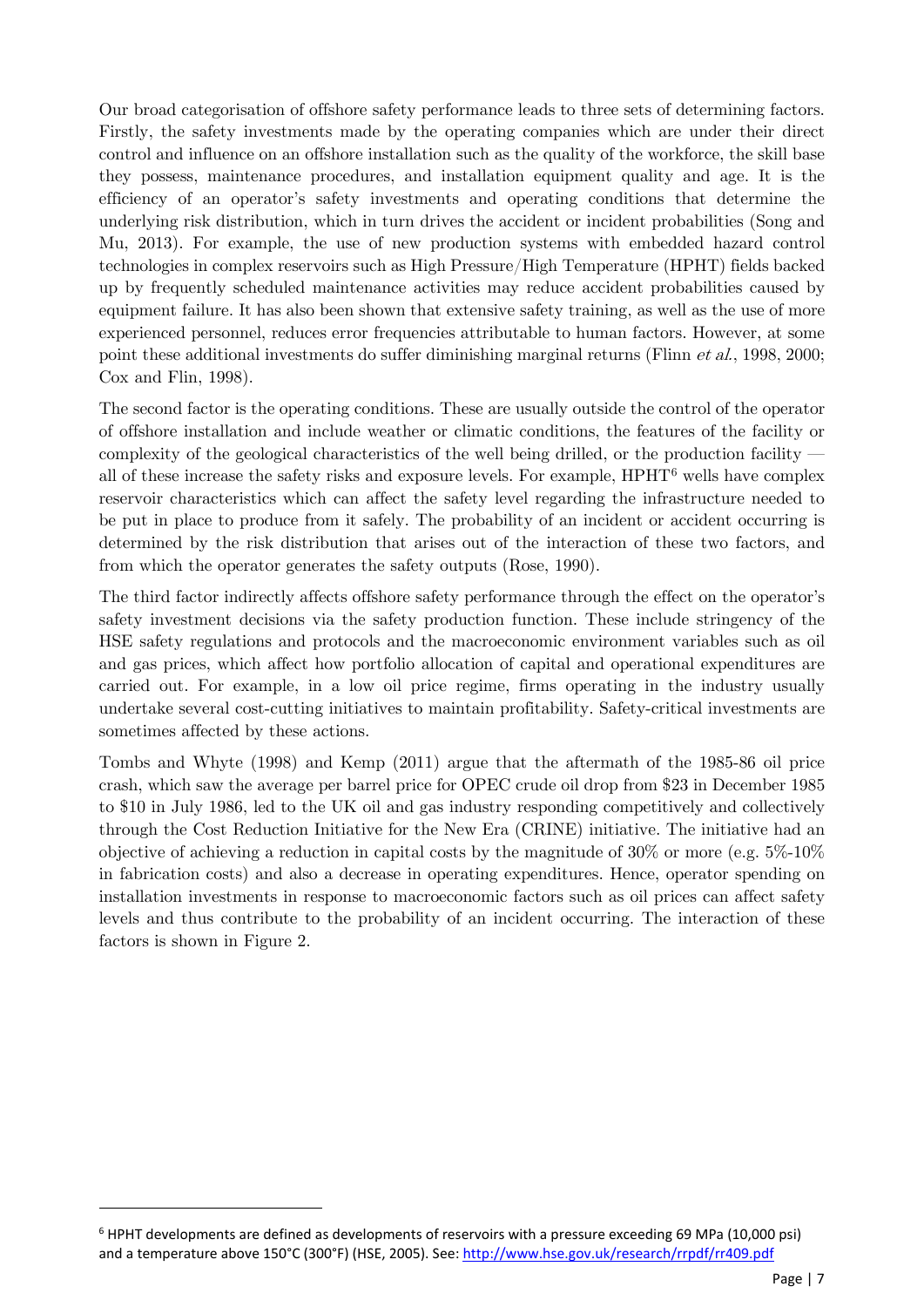#### **Figure 2 Offshore Safety Performance Model**



**Adapted from Moses and Savage (1990) and Rose (1990)**

#### *Hypothesis Framing*

With the determinants of offshore safety as our anchor framework, we formulate some testable hypotheses that allow us to ascertain the efficacy of the offshore safety regulations empirically. Our central thesis is that offshore safety performance is a function of the effect on operator's safety investment decisions through the safety production function.

The following are the other hypothesised relationships which form the basis of our study:

- i. H1: HCRs are not uniformly distributed and do not occur with equal frequency across different installation descriptives such as age, location and type of structure.
- ii. H2: Seasonal effects contribute to the distribution of HCRs in the UKCS under the current safety regime. That is, hydrocarbon releases do not occur uniformly over the year.
- iii. H3: Age distribution effects contribute to HCR incidents in the UKCS. The probability of HCR occurrence is likely to increase as assets age and technical degradation beings to occur, all things being equal.
- iv. H4: Post-CRINE era installations fabricated on cost-reduction principles have associated with them relatively more production downtimes — i.e. lower average production efficiency — and increased major accident hazards.
- v. H5: Operator spending and platform investments in response to macroeconomic factors such as oil prices affect safety levels and hence contribute to the distribution of HCRs.

The literature is replete with works that examine compliance with safety climate and safety outcomes, but this is mostly concentrated on the US Gulf of Mexico. Jablonowski (2011) examined the relationship between oil spills, workplace safety and firm size using data from the US Gulf of Mexico for the period 1990-1998. The analysis supported the hypothesis that well complexity, specifically well depth and reach, increase the likelihood of HSE incidents, while other well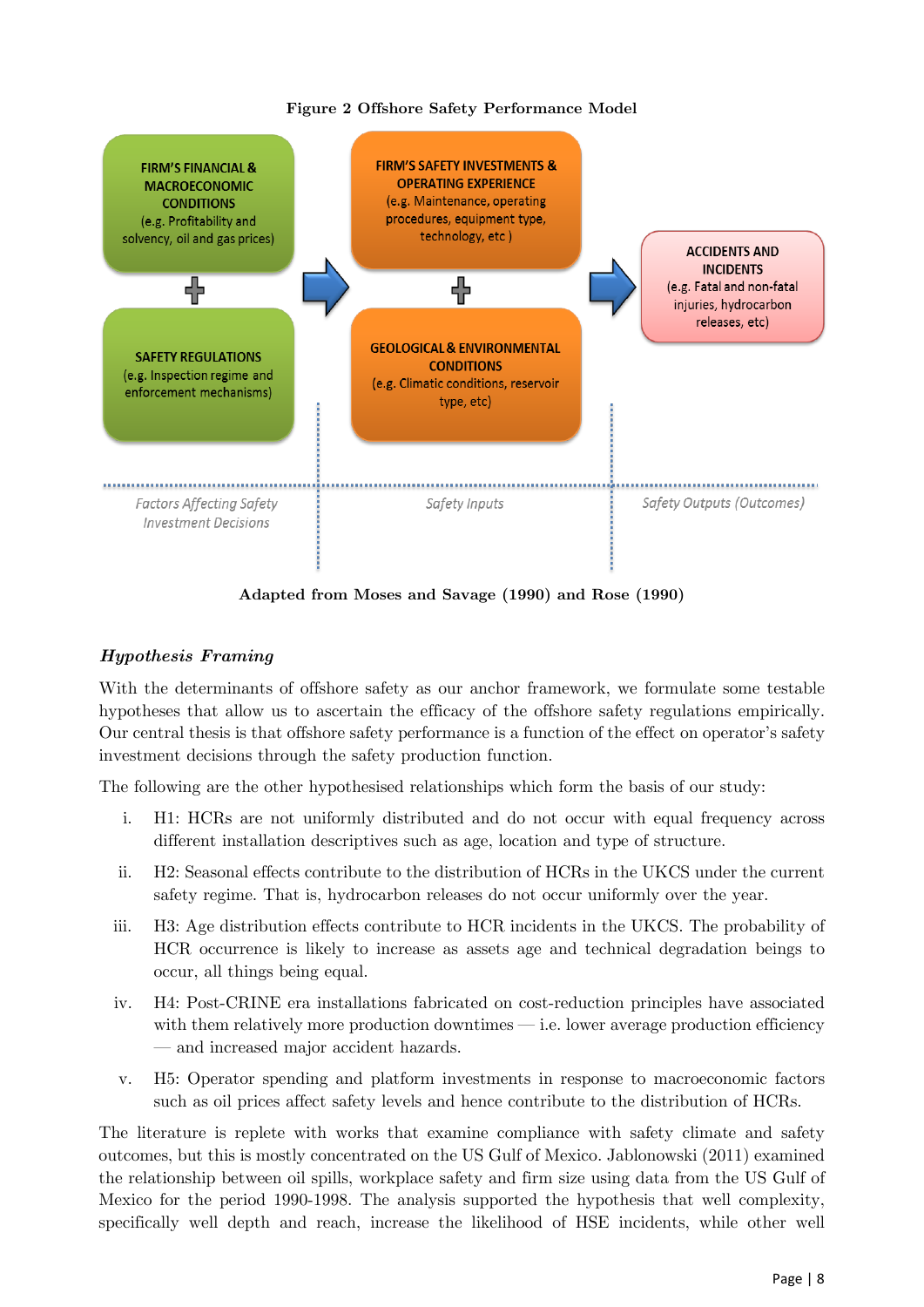characteristics do not. He also rejected the hypothesis that company profiles influence HSE outcomes.

Muehlenbachs et al. (2011 and 2013) empirically examined company-reported incidents on oil and gas production platforms in the Gulf of Mexico between 1996 and 2010. Controlling for platform characteristics such as age, they reported that incidents such as blowouts, injuries, and oil spills were positively correlated with deepwater production. Shultz (1999) found that major platform complexes in the US Gulf of Mexico were over 12 times as likely as non-major complexes to experience either an accident or a spill from 1986 to 1995. Kongsvik *et al.* (2011) observed that there were significant correlations between the number of hydrocarbon leaks on the Norwegian Continental Shelf during the 12 months before their survey and a safety climate indicator. Thus, more leaks during this period were associated with worse safety climate scores.

Vinnem and Røed (2015) examined the root causes of hydrocarbon leaks on the Norwegian continental shelf from 2008 to 2014 using the Barrier and Operational Risk Analysis (BORA) classification as applied in Norway. They found out that leaks occur most during preventive maintenance activities, which are typically carried out during night shifts. Also, they found out that 50% of the leaks are associated with wellhead area and manifolds, separation and compression systems. Additionally, they found heterogeneity between individual installations and noted that age could be a contributory factor, all things being equal.

Olsen et al. (2015) examined the drivers of safety performance on offshore platforms using organisational factors theory to investigate the relationships between work climate and hydrocarbon leaks. Their results highlighted significant associations between work climate factor — such as leadership, goals, behaviour and compliance — and hydrocarbon leaks. Likewise, Bergh et al. (2014) also examined psychosocial risk in relation to hydrocarbon leaks in a Norwegian oil and gas company from 2010 to 2011 using technical factors such as the number of leakage sources, installation age and weight as indicators. A psychosocial risk indicator was obtained from survey data. Their results indicated that the psychosocial risk indicator accounted for significant variations in hydrocarbon leaks while the technical factors and hydrocarbon leaks were only partially supported, based on correlation analysis.

## <span id="page-8-0"></span>**3 Empirical Strategy: Modelling Safety Risks in the UKCS**

#### **3.1 Empirical Strategy: Model Specification and Estimation**

Assuming each platform or offshore installation has a probability of a hydrocarbon release occurring in time t, then the expected number of reportable release incidents  $\eta_{it}$  for these installations for a certain production type (i.e. Fixed or Mobile) in location (Northern, Central or Southern areas of the North Sea) at a particular water depth (i.e.  $\leq 100$ m, 100-700m,  $>700$ m) in an age category (i.e.  $\lt$  5 years, 5-10 years, 10-15 years, 15-20 years and  $>$  20years) can be characterized by the Poisson process given below.

$$
P(Y_{it} = \eta_{it}) = \frac{e^{-\mu_{it}} \mu^{y_{it}}}{y_{it}!}, \quad y_{it} = 0.1
$$
 [3.1]

where  $\eta_{it}$  = unit of observation; i = indexes the count of hydrocarbon releases in a specific installation type category k (that is, Fixed, Mobile or Subsea) in a particular location f (northern, central or southern areas of the North Sea) in a particular water depth w (<100m, 100-700m,  $>700$ m) and in a specific age category ( that is,  $< 5$  years, 5-10 years, 10-15 years, 15-20 years and  $>$  20years) and  $t =$  year index

$$
\mu_{it} = expected\ mean\ count\ of\ HCRs\ in\ the\ unit\ of\ observation\ p
$$

$$
\mu_{it} = E(\eta_{it}|x_{it}) = Var\ (\eta_{it}|x_{it})
$$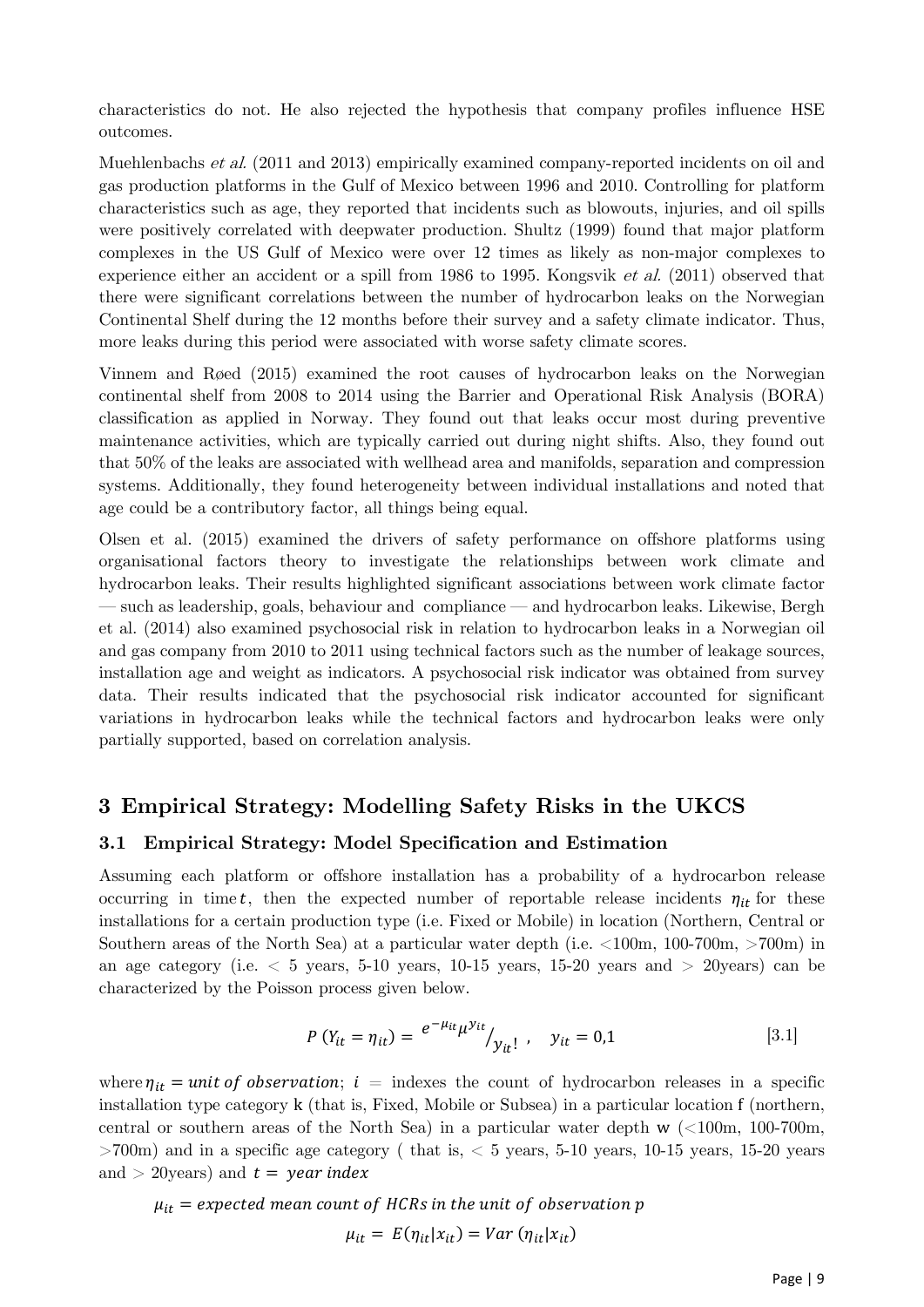We fit regression models to the natural log of the Poisson (and Negative Binomial) expected value given by:

$$
ln(\mu_{it}) = ln E(Y_{it}) = \beta_0 + \beta_1 x_{1t} + \dots + \beta_p x_{pt} = \delta_{it} exp(X_{it}\beta)
$$
 [3.2]

For offshore hydrocarbon releases (HCRs) we consider the Poisson rate parameter of the HCR releases per installation per year  $\phi_i$  given by:

$$
\phi_{it} = \frac{Count \ of \ events \ (HCRs)}{population \ size \ (total \ installations)} = \frac{\sum \mu_{it}}{\sum \delta_{it}} \tag{3.3}
$$

where  $t =$  vear and  $i =$  observation unit

 $Y_{it} \sim Poisson(\mu_{it}) = Poisson(\phi_{it}.\delta_{it})$ 

Our approach is to model the log of the HCR rates on a time trend conditioning for platform or installation-specific effects. Hence, since we are interested in the rates with regard to the release trends in the post-Piper Alpha safety regime. We fit a log-linear model to the log of our rate parameter given by:

$$
ln (\phi_{it}) = ln E(Y) = ln \left(\frac{\mu_{it}}{\delta_{it}}\right) = \widehat{\beta_0} + \widehat{\beta_1} x_{1t} + \dots + \widehat{\beta_p} x_{pt}
$$

$$
\mu_{it} = exp [X_{it}\beta + ln(\delta_{it})]
$$
 [3.4]

The model is estimated by taking the log-likelihood function over the sum of all observation units across the observation years. The second-order condition which is the Hessian will remain globally concave as long as X is of full rank and  $exp(X_{it}\beta)$  does not converge to zero  $\forall X_{it}$  (Hausman et al., 1984; Greene, 2008; Cameron & Triverdi, 1998).

We model the Poisson parameter of the expected HCR count  $\mu_{it}$  by taking the log of the expected counts N and offsetting for the population size or exposure  $\ln (\delta_{it})$  with the coefficient constrained to one.[7](#page-9-0) Using the offset of the total installations per year within each unit of observation allows us to account for platforms characteristics which could vary due to the region/location as well as by age among other characteristics.<sup>[8](#page-9-1)</sup>

More formally, because each of our yearly HCR counts does not have the same exposure regarding the number of platforms or installations located in the UKCS ( $\delta_{it} \neq \delta_{it}$   $\forall i \neq j$ ), our expected count becomes proportional to our exposure parameter of the total operating installations per year such that  $E(Y_{it} | X_{it}, \delta_{it}) = \mu_{it} \cdot \delta_{it}$ .

We estimate the impact of the potential determinants of hydrocarbon release incidents given the Post-Piper Alpha safety regime using the following specification:

$$
ln(\eta_{it}) = \beta_0 + \beta_1 \Delta T_t + \sum_{p=1}^n Z_p \delta + ln(\delta_{it})
$$
 [3.5]

Where  $η_{it}$  the expected number of reportable HCR release incidents are categorised according to the rating classes, for example, the installation type and water depth. The vector  $Z_p$  represents the release incident characteristics. The estimations of this vector include dummies which capture the effects of the installation type **INSTYPE**<sub>k</sub>; location of the offshore facility in the UKCS  $LOC_f$ ; water depth of the installation  $DEPTH_w$  and age of the installation  $INSTAGE_a$ .

<span id="page-9-0"></span><sup>&</sup>lt;sup>7</sup> See Cameron and Trevedi, 1998

<span id="page-9-1"></span><sup>&</sup>lt;sup>8</sup> These specific effects are further tested out in the expanded models of the regressions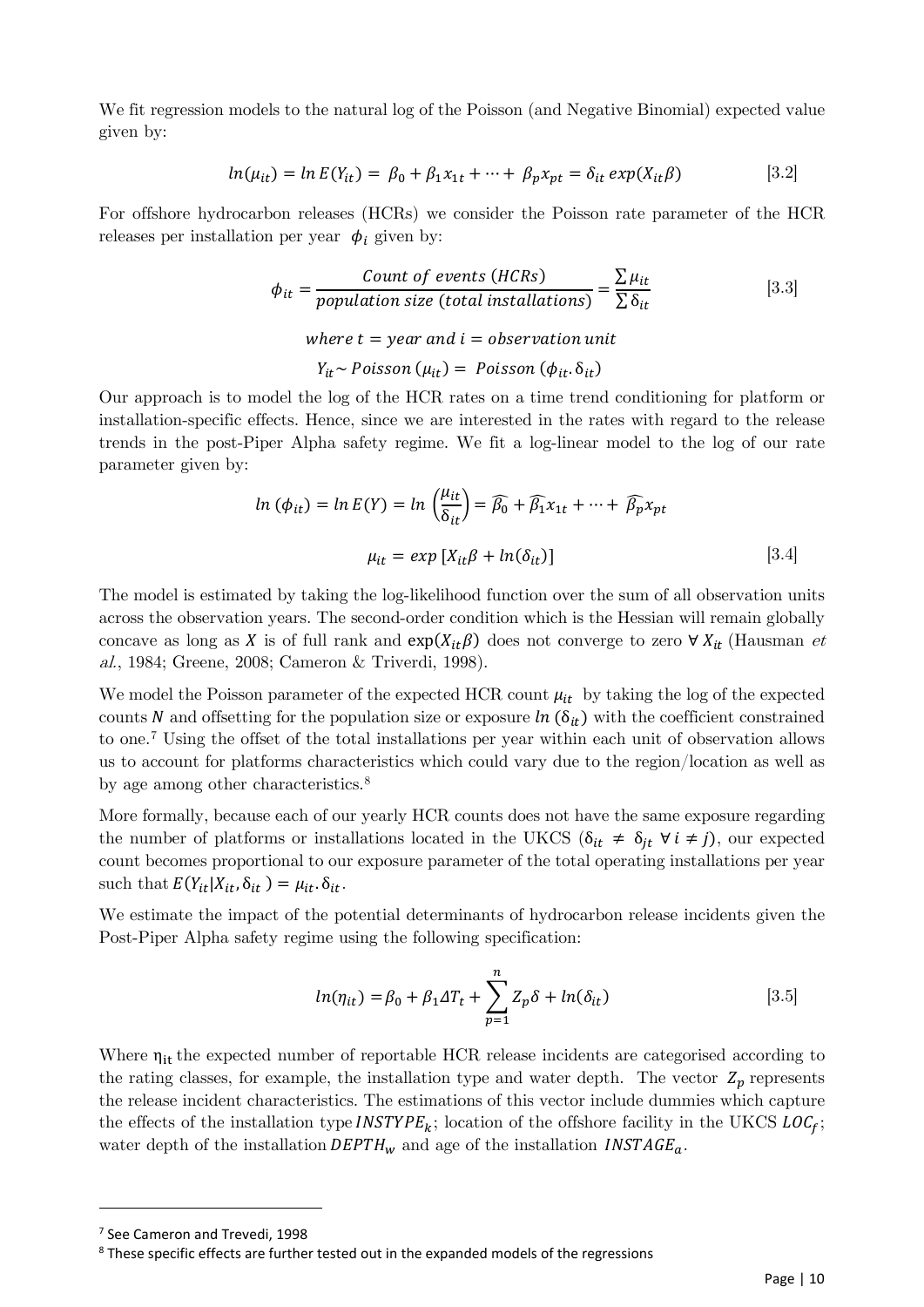If the post-Piper Alpha offshore safety case regulations have had an impact on the probability of hydrocarbon incidents occurring by inducing better design measures and management of Safety Critical Elements  $(SCEs)$ <sup>[9](#page-10-0)</sup> on offshore installations operating in the UKCS to deal with releases in line with the ALARP principle, then, after controlling for the oil and gas produced, number of installations captured by the exposure (offset), the water depth and other time-invariant fixed effect covariates, we would expect the estimated value of the time trend  $\Delta T$  to be negative and statistically significant.

The expanded form of the full individual-specific effects model is given by:

$$
ln(\eta_{it}) = \beta_0 \Delta T_t + \beta_1 OILPROD_{it} + \sum_{p=1}^{n} Z_p \delta + ln(\delta_{it}) + ln(\alpha_i)
$$
 [3.6]

Potential variables considered in our estimation are listed below:

- Dependent Variable  $(\eta_{it})$ : Count of the hydrocarbon releases standardized by exposure of platforms for the operating category.
- Time Trend  $(\Delta T)$ : Year-on-year trend variable to capture the effect of the impact of the Post-Piper Alpha Safety Case regime changes on safety outcomes using HCR release incidents as a proxy. We include a linear time trend in our estimation models to capture the impact of the regime change transmission effect.
- Installation Type (*INSTYPE<sub>k</sub>*): Dummies to test for the impact of installation type on the HCR incidence level. Our ex-ante expectation is that fixed installations would have more impact on HCR incidence occurrence compared to mobile or subsea installations since most of these have legacy infrastructure and were installed during the early operational years in the UKCS.
- Installation Age (*INSTAGE<sub>a</sub>*): Impact of the age band of the set of platforms for each category. We hypothesise that ceteris paribus accidents and hydrocarbon spills are more likely to occur on older platforms and installations.
- Location ( $LOG_f$ ): Dummies to test for the impact of location on the HCR incidence level. We have no prior postulates about the sign of this variable since platforms and, different types of installations can be found in all locations.
- Water Depth (*DEPTH<sub>w</sub>*): Dummies to test the impact of water depth of the installation on the HCR occurrence. An increase in the water depth of offshore installations implies an extensive use of more floating production systems as against conventional fixed structures. These floating systems have more complex controls such as turret mooring systems and riser pulling systems. Our a priori expectation is that the likelihood of release incidents occurring would increase with the water depth of the installation.
- Oil and Gas Produced  $(OILPROD_{it})$ : Annual oil production (boe) from the installation categorised by the unit of observation. Our ex-ante expectation is that more oil production implies higher production activity, thus a higher likelihood of a hydrocarbon release occurring holding other variables constant. This is linked to the economic effect whereby higher oil prices induces operators to want to extract more barrels in a bid to profit from any upside advantages given the capacity constraints and short-term production limitations of the installations. We specifically introduce the oil price effect — including one and two lagged terms — into our estimation models using the mean dated Brent crude prices (real prices - 2011 money) for the respective years under consideration.

<span id="page-10-0"></span><sup>&</sup>lt;sup>9</sup> SCEs are the equipment systems which provide the basis to manage the risks associated with Major Accident Hazards (MAHs). Under the Safety Case regulations, an independent and competent scrutiny of safety-critical elements throughout the life cycle of an installation is conducted to obtain assurance that satisfactory standards will be achieved and maintained. Se[e https://www.hse.gov.uk/pUbns/priced/l30.pdf](https://www.hse.gov.uk/pUbns/priced/l30.pdf)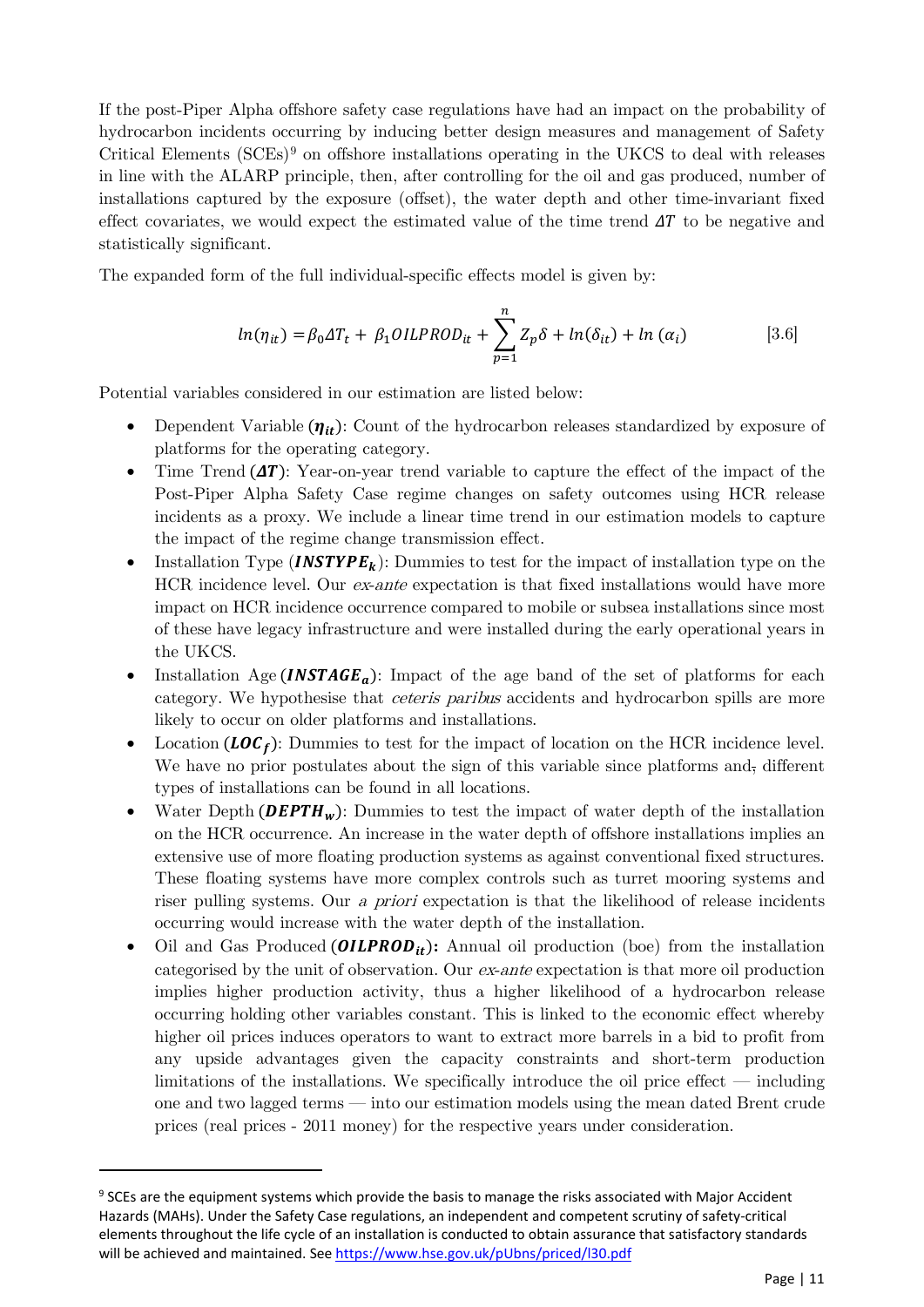• Others: This includes parameters such as the frequency of maintenance activities on the platform and stringency of operator HSE policy proxied by the yearly platform investment expenditure. We expect the accidents and hydrocarbon spills to occur more frequently on less maintained platforms and installations[.10](#page-11-0)

## **3.2 Data Sources and Descriptive Analysis**

HCRs, as a measure of safety outcomes in the offshore working environment, reflect the probability that an offshore installation selected from the pool of available installations selected at random will be involved in a dangerous event. Data for the study comes from the Hydrocarbon Releases (HCR) System; offshore installations data from the Department of Energy and Climate Change (DECC); inventory of offshore installations from OSPAR and other data from the Common Data Access Limited (CDA) platform.

We cross-matched data from three separate databases using data from DECC, OPSAR and CDA to create a unique inventory of all structures that have ever operated in the UKCS. These databases containing offshore platform characteristics were crossmatched using unique identifiers and merged to create a panel containing all offshore production facilities (platforms and other installations) in the UKCS beginning from the year when each facility was installed through to 2011. After a platform or installation is abandoned, reused (reclassified or renamed), removed to shore or decommissioned, it drops out of the data set for the respective year when it was decommissioned. Information including water depth, location (area, block, and quadrant), production category, and installation and decommissioning years are included in the data set. Also, the data utilised in the modelling consists of only process related releases as per the classification used by the UK Health and Safety Executive. Thus, non-process HCRs such as diesel, lubrication, etc were not included in the modelling. These were filtered out.

There were 4,294 hydrocarbon release incidents in the UKCS from 1992 to 2012 with an average of 215 releases per year of which 192 were major releases; 2003 significant releases; and 2,099 minor releases (Figure 3). As Figures 3 highlights, despite major and significant releases consistently declining on a year-on-year basis, minor releases experienced more volatile swings from 1998 to 2012. HCRs from installations less than five years old rose significantly in the 1990s. For installations between 5-10 years, a similar downward trend in the reduction of the number of releases over the past twenty years can be noticed (Figure 4). Releases in the 10 to 15-year installation category have witnessed little change over the past twenty years. The most noticeable trend in the age category comes from releases from installations that are over 20 years of age. These releases have increased in number over the past twenty years, most especially from 2001 to 2005.

<span id="page-11-0"></span> $10$  Due to challenges with getting investments by operators in maintaining the facilities during the years under consideration, these are excluded from the data and thus a reduced form specification model was utilized.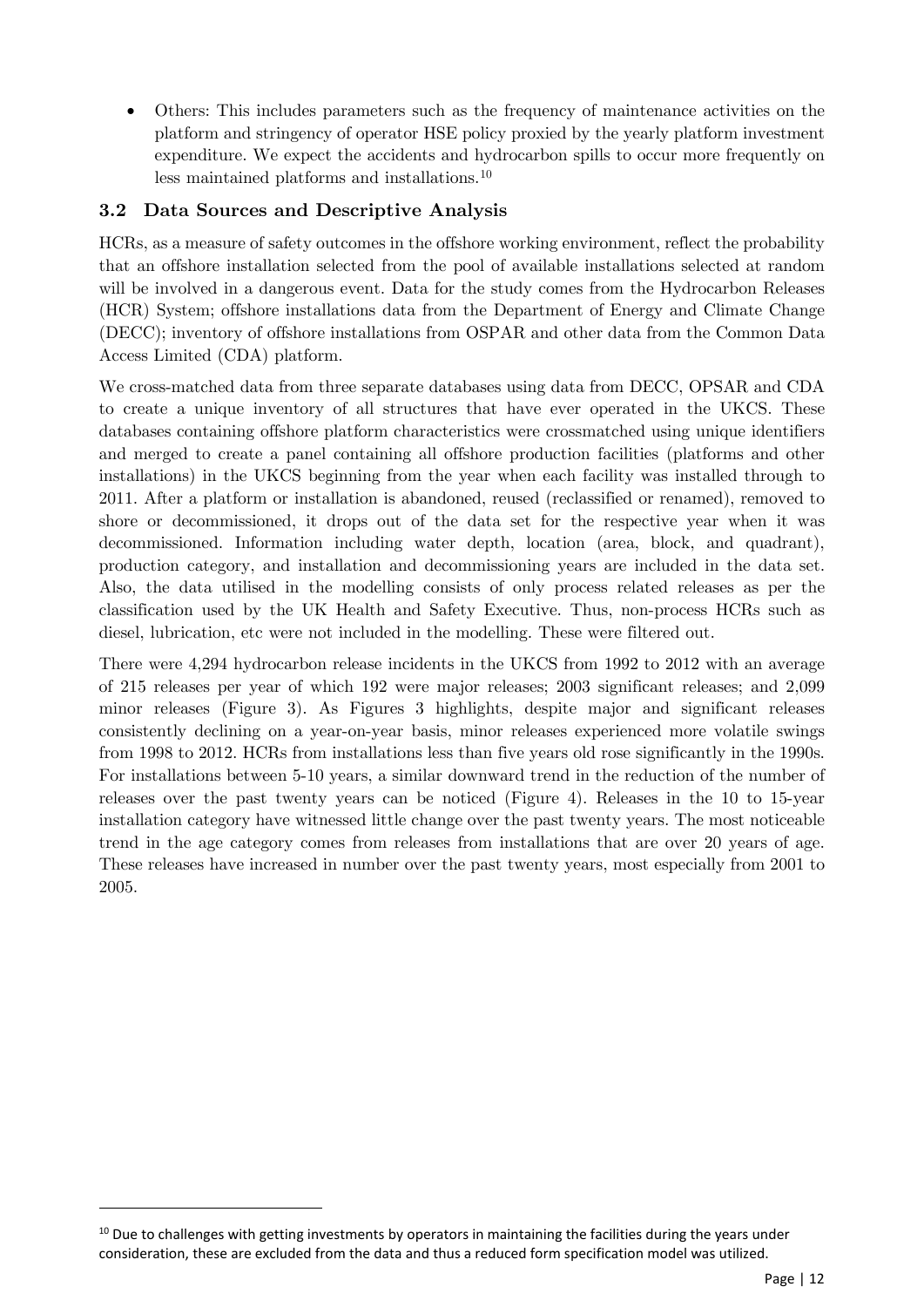

**Figure 3 UKCS hydrocarbon releases by severity**

**Figure 4 UKCS hydrocarbon releases by age distribution of installations** 

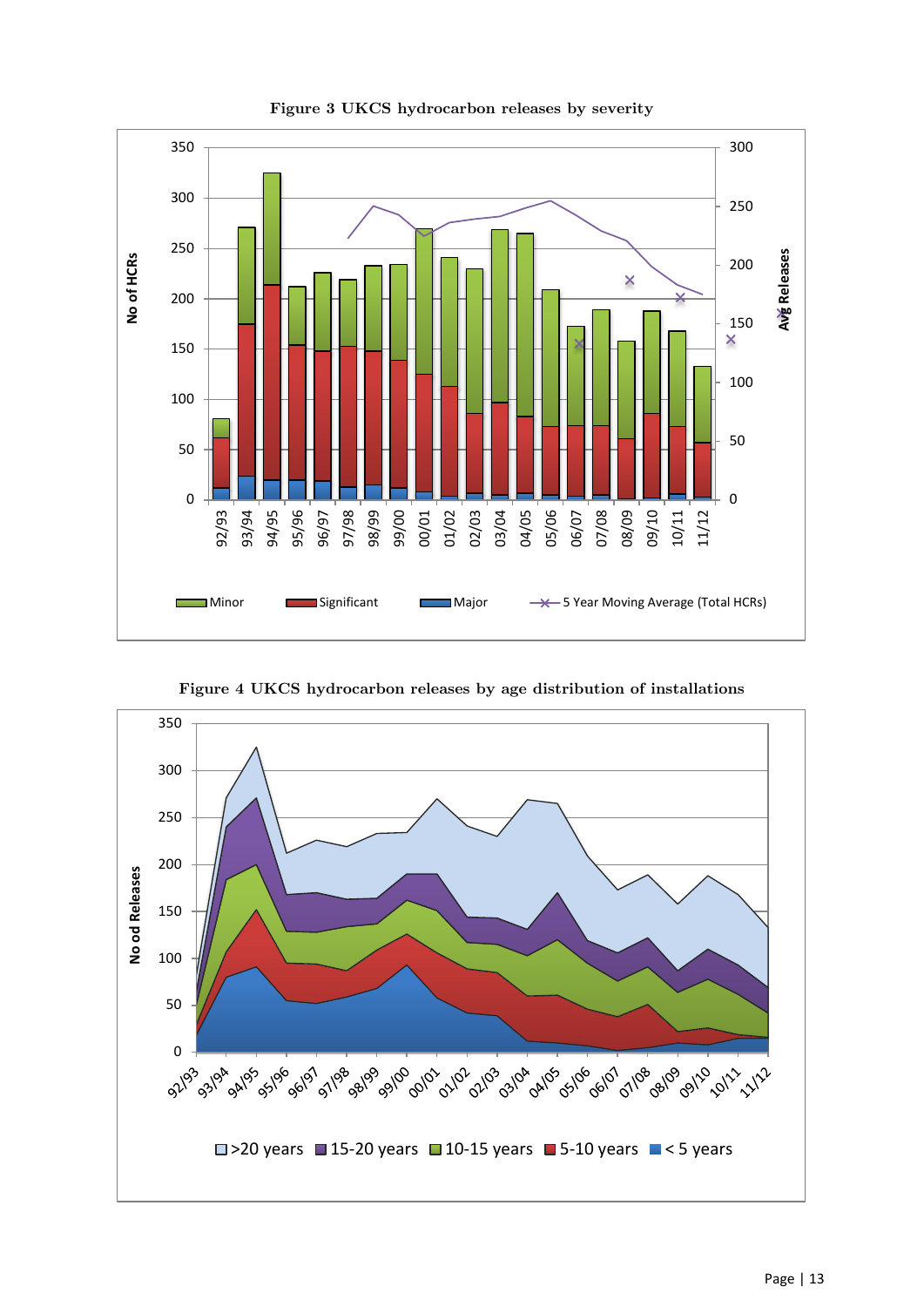# <span id="page-13-0"></span>**4 Results and Discussion**

## **4.1 Poisson model with interaction terms**

Table 1 below presents the parameter estimates of the Poisson model (and with interaction terms). The finding for the time trend model  $\beta_2$  suggests an overall downward trend in HCR release incidents post the implementation 1992 Cullen safety case regime and subsidiary regulations in line with expectations. The time trend on the main model and all four interaction models namely location and age, age and installation type, age and water depth, and installation type and water depth was statistically significant  $(\alpha=5\%)$  downward trend in HCR release incidents post the implementation of the 1992 Cullen safety case regime and subsidiary regulations in line with expectation. There is a 3.2% overall year-on-year decrease in the number of hydrocarbon releases or a reduction in this number of 0.97 releases per installation over the 17 years from 1995 to 2011.

From Table 1, age effects estimates show that the number of hydrocarbon releases increases with the age of the installation, net of location, installation type or the water depth in which the facility is located except for those more than 20 years old. This result though not surprising, partly confirms our a priori expectation that ceteris paribus, accidents and hydrocarbon spills are more likely to occur on older platforms and installations than they would on relatively newer ones. This is because of technological factors (improved safety-critical elements and barriers) employed in the detection and control of HCRs in line with the ALARP principle of a continuous reduction in risks due to technological changes. The inclusion of the oil price parameter in the trend-oil price specification yielded statistically insignificant results.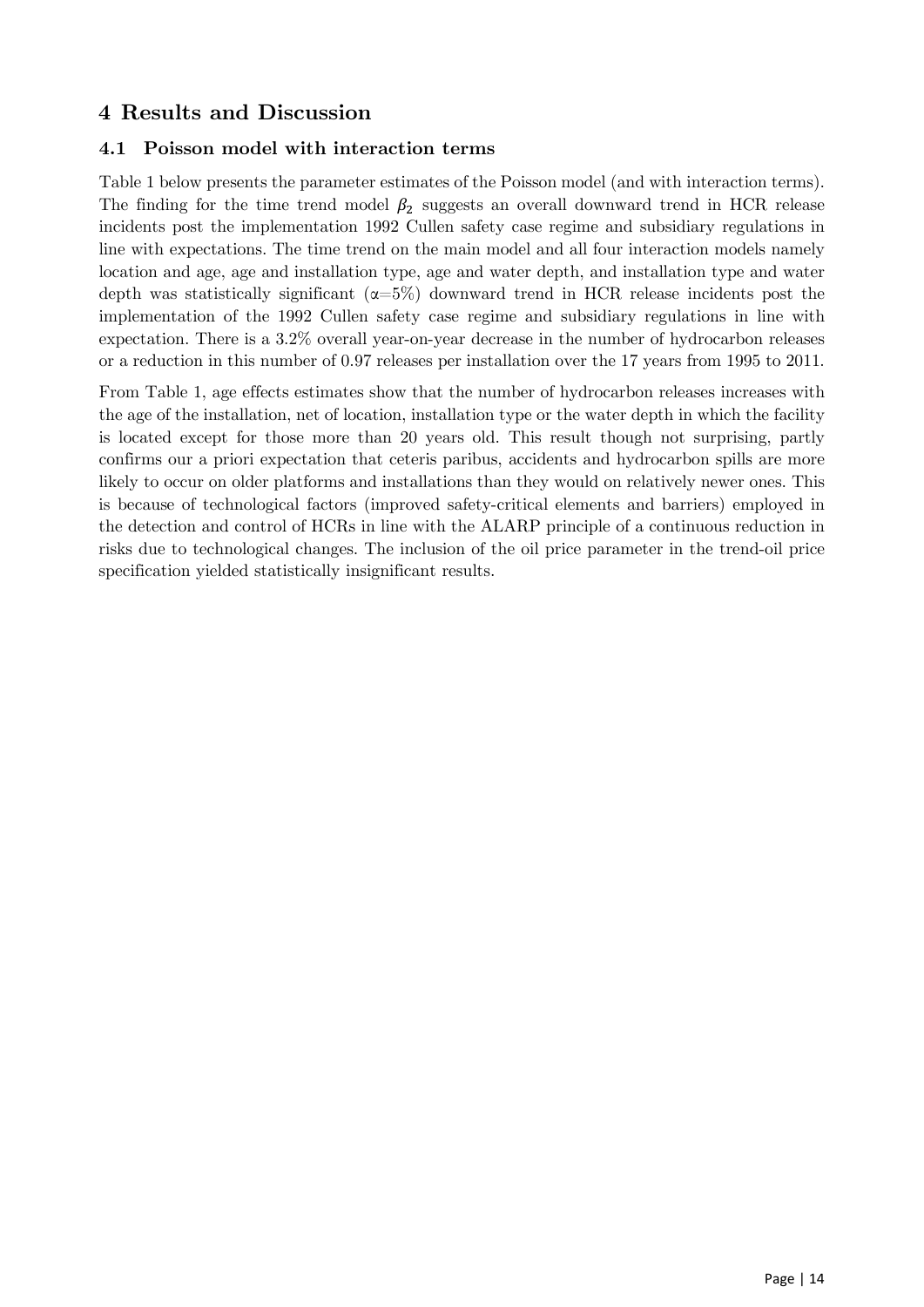<span id="page-14-0"></span>

| Table 1 Incident Rate Ratios (IRR) for the Poisson Model [All HCRs] |                         |                                   |                                                |                                                      |                                                      |                                               |  |
|---------------------------------------------------------------------|-------------------------|-----------------------------------|------------------------------------------------|------------------------------------------------------|------------------------------------------------------|-----------------------------------------------|--|
| Parameter                                                           | <b>Time Trend Model</b> | Time Trend and<br>Oil Price Model | <b>Individual Year</b><br><b>Effects Model</b> | Time Trend and<br>Oil Price Model<br>$(1995 - 2004)$ | Time Trend and<br>Oil Price Model<br>$(2005 - 2011)$ | Time Trend, Oil<br>Price, Production<br>Model |  |
| $\beta_1$ Intercept                                                 | 0.861(0.143)            | 0.858(0.141)                      | 0.770(0.153)                                   | 0.770(0172)                                          | 0.360(0.259)                                         | 0.231(0.209)                                  |  |
| $\beta_2$ Time Trend                                                | $0.968*$ (0.007)        | 0.992(0.017)                      |                                                | 0.995(0.252)                                         | 0.946(0.034)                                         | 1.021(0.029)                                  |  |
| $\beta_3$ Oil Price                                                 |                         | 0.995(0.003)                      |                                                | 1.005(0.100)                                         | 1.000(0.004)                                         | 0.999(0.04)                                   |  |
| <b>Installation Type:</b>                                           |                         |                                   |                                                |                                                      |                                                      |                                               |  |
| $\beta_4$ Mobile                                                    | 1.079(0.108)            | 1.079(0.108)                      | 1.058(0.106)                                   | 0.935(0.118)                                         | 1.416(0.022)                                         | 1.078(0.107)                                  |  |
| <b>Water Range:</b>                                                 |                         |                                   |                                                |                                                      |                                                      |                                               |  |
| $\beta_5 > 100$ m                                                   | $1.702*(0.157)$         | $1.703*$ (0.156)                  | $1.672*(0.153)$                                | $1.902*(0.216)$                                      | $1.139*(0.201)$                                      | $1.704*(0.156)$                               |  |
| Location:                                                           |                         |                                   |                                                |                                                      |                                                      |                                               |  |
| $\beta_6$ Central North Sea                                         | $1.397*$ (0.136)        | $1.397*$ (0.133)                  | $1.388*$ (0.129)                               | $1.325*(0.148)$                                      | $1.572*(0.271)$                                      | $1.395*$ (0.133)                              |  |
| $\beta_7$ Southern North Sea                                        | $0.235*(0.035)$         | $0.235*(0.034)$                   | $0.231*$ $(0.033)$                             | $0.222*(0.039)$                                      | $0.275*(0.069)$                                      | $0.235*(0.344)$                               |  |
| Age:                                                                |                         |                                   |                                                |                                                      |                                                      |                                               |  |
| $\beta_8$ 5-10 years                                                | 1.147(0.141)            | 1.134(0.140)                      | 1.368(0.177)                                   | 0.950(0.125)                                         | $3.020*(1.051)$                                      | 1.128(0.141)                                  |  |
| $\beta_9$ 10-15 years                                               | $1.378*$ (0.178)        | 1.385(0.177)                      | $1.408*$ (0.177)                               | 1.226(0.194)                                         | $3.519*$ (1.085)                                     | $1.391\;0.176)$                               |  |
| $\beta_{10}$ 15-20 years                                            | $1.409*(0.181)$         | 1.423(0.180)                      | $1.105*(0.138)$                                | 1.168(0174)                                          | $4.258*$ $(1.337)$                                   | $1.437*$ $(0.179)$                            |  |
| $\beta_{11} > 20$ years                                             | 1.088(0.123)            | 1.084(0.121)                      | 1.071(0.118)                                   | 0.882(0.113)                                         | $3.240*(0.981)$                                      | $1.082*(0.120)$                               |  |
| Year:                                                               |                         |                                   |                                                |                                                      |                                                      |                                               |  |
| Year1996                                                            |                         |                                   | 1.018(0.191)                                   |                                                      |                                                      |                                               |  |
| Year1997                                                            |                         |                                   | 0.958(0.188)                                   |                                                      |                                                      |                                               |  |
| Year1998                                                            |                         |                                   | 0.980(0.185)                                   |                                                      |                                                      |                                               |  |
| Year1999                                                            |                         |                                   | 0.946(0.190)                                   |                                                      |                                                      |                                               |  |
| Year2000                                                            |                         |                                   | 1.080(0.229)                                   |                                                      |                                                      |                                               |  |
| Year2001                                                            |                         |                                   | 1.012(0.194)                                   |                                                      |                                                      |                                               |  |
| $\mathrm{Year}2002$                                                 |                         |                                   | 0.998(0.197)                                   |                                                      |                                                      |                                               |  |
| Year2003                                                            |                         |                                   | 0.964(0.232)                                   |                                                      |                                                      |                                               |  |
| Year2004                                                            |                         |                                   | 1.032(0.209)                                   |                                                      |                                                      |                                               |  |
| Year2005                                                            |                         |                                   | 0.904(0.175)                                   |                                                      |                                                      |                                               |  |
| Year2006                                                            |                         |                                   | 0.742(0.165)                                   |                                                      |                                                      |                                               |  |
| Year2007                                                            |                         |                                   | 0.702(0.162)                                   |                                                      |                                                      |                                               |  |
| Year2008                                                            |                         |                                   | $0.578*$ (0.107)                               |                                                      |                                                      |                                               |  |

**Table 1 Incident Rate Ratios (IRR) for the Poisson Model [All HCRs]**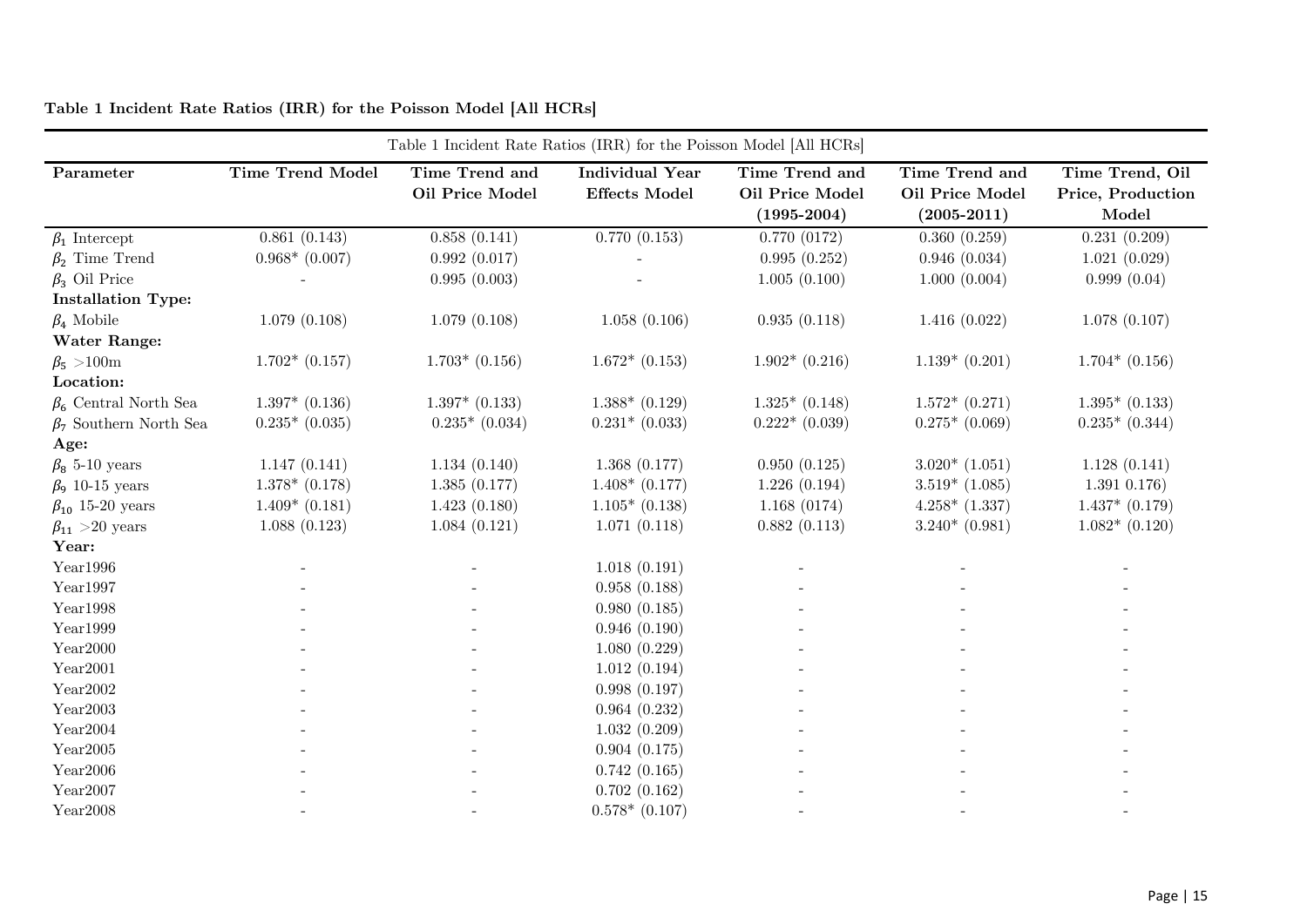| Year2009                                                        | $\overline{\phantom{a}}$ |             | $0.603*$ (0.106) |                          | $\overline{\phantom{a}}$ |                              |  |
|-----------------------------------------------------------------|--------------------------|-------------|------------------|--------------------------|--------------------------|------------------------------|--|
| Year2010                                                        |                          |             | 0.591(0.121)     |                          |                          | $\sim$                       |  |
| Year2011                                                        | $\overline{\phantom{0}}$ |             | $4.714*(2.563)$  | $\overline{\phantom{a}}$ |                          | $\qquad \qquad \blacksquare$ |  |
| $\beta_{12}$ Production                                         | $\overline{\phantom{a}}$ |             |                  | $\overline{\phantom{a}}$ |                          | 1.211(0.161)                 |  |
| Pseudo $R2$                                                     | 0.45                     | 0.45        | 0.47             | 0.47                     | 0.42                     | 0.45                         |  |
| Deviance goodness-of-                                           | 2,018.31                 | 2,009.39    | 1,904.68         | 1210.26                  | 705.54                   | 2002.32                      |  |
| fit                                                             |                          |             |                  |                          |                          |                              |  |
| Residual degrees of                                             | 524                      | 523         | 509              | 323                      | 189                      | 522                          |  |
| freedom                                                         |                          |             |                  |                          |                          |                              |  |
| Deviance/df                                                     | 3.85                     | 3.84        | 3.74             | 3.62                     | 3.73                     | 3.84                         |  |
| (Dispersion)                                                    |                          |             |                  |                          |                          |                              |  |
| parameter)                                                      |                          |             |                  |                          |                          |                              |  |
| Log Likelihood                                                  | $-1678.384$              | $-1673.923$ | $-1621.57$       | $-1044.52$               | $-582.60$                | $-1670.38$                   |  |
| No. of observations                                             | 1,020                    | 1,020       | 1,020            | 600                      | 420                      | 1,020                        |  |
| No. of zero-                                                    | 486                      | 486         | 486              | 266                      | 220                      | 486                          |  |
| observations in the                                             |                          |             |                  |                          |                          |                              |  |
| data                                                            |                          |             |                  |                          |                          |                              |  |
| AIC                                                             | 3376.767                 | 3369.846    | 3293.14          | 2111.04                  | 1187.21                  | 3364.77                      |  |
| Absolute robust standard errors in brackets. *Significant at 5% |                          |             |                  |                          |                          |                              |  |

 $N = 534$ 

**IRR Estimates:** The table reports IRR (incidence rate ratio) coefficients. Total number of platforms is used as the exposure term. Each coefficient is transformed into the IRR, whereby a coefficient of 1 indicates no change at all in predicted hydrocarbon releases; coefficients between 0 and 1 represent a predicted fall in releases (e.g. a coefficient of 0.88 represents a 12% decline); and coefficients greater than one represent predicted increases (e.g. a coefficient of 1.29 represents a 19% rise).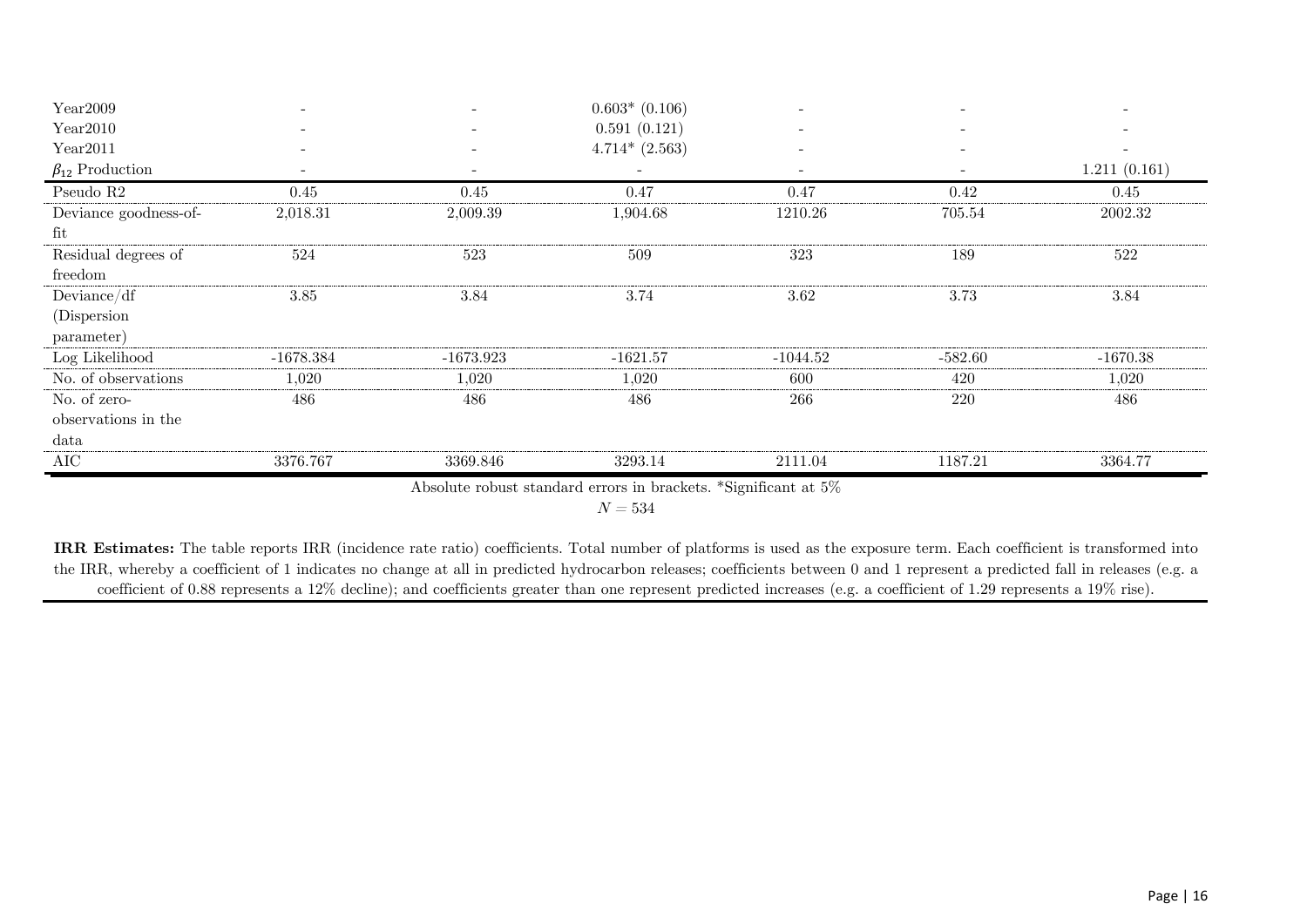The positive sign on the installation type coefficient  $\beta_3$  indicates that compared to fixed installations, mobile installations can be expected to have 7.6% more releases for each category of age band, installation, type and location. This result, though not statistically significant, deviates from our ex-ante expectation that fixed installations would have had a higher probability on HCR incidence occurrence compared to mobile installations. This is because most fixed installations in the UKCS have legacy infrastructure and were installed during the early operational years in the North Sea. Most mobile installations in the UKCS such as semi-submersibles and jack-up-type units used for accommodation purposes, MODUs and FPSOs have significantly newer production technologies such as logic systems that prevent or control the release of hydrocarbons.[11](#page-16-0)

The magnitude and high statistical significance of the water range coefficient  $\beta_4$  from [Table](#page-14-0) shows that installations that are situated in deeper water depths (>100m) have an extra 0.53 hydrocarbon releases occurrences for each category of age band, installation type, and location. That is, installations in water depths greater than 100m have  $70\%$  [ $exp(0.5322) = 1.703$ ] more hydrocarbon releases as compared to those in water depths less than 100m in each category of location, age group, and installation type across all three models.

Similarly, for the location coefficients  $\beta_5$  and  $\beta_6$ , the highly statistically significant coefficient of 0.3343 for the CNS indicates that installations in the Central North Sea have 0.33 more HCR releases as compared to the Northern North Sea for all age bands, installation type and water depth categories. This translates to  $40\%$  more HCRs  $[exp(0.3343) = 1.397]$  than NNS installations with the same age bands, installation type and water depth categories. Furthermore, the statistical coefficient of -1.446 for the Southern North Sea (SNS) indicates that SNS installations have almost 1.45 times fewer HCRs than those in the Northern North Sea across all installation types, age ranges, and water depths. This translates to about 76% lower HCR incidents in the SNS compared with the NNS.[12](#page-16-1)

#### **4.2 Negative binomial model**

We utilise the negative binomial model to control for the overdispersion and the inflated models to control for the excess zeroes. We start with the Poisson regression and add a multiplicative random effect to represent any unobserved heterogeneity as an approach to modelling the overdispersion. The expected value of the negative binomial model<sup>[13](#page-16-2)</sup> is  $E(Y_i|X_i) = \mu_i$  and variance  $Var(Y_i|X_i) = \mu_i + \alpha \mu_i^2$ . Thus, the expected value remains the same irrespective of the choice of distribution; however, the variance changes depending on the distribution utilised.

From Table 2, the results of the negative binomial (NB2) model show that the time trend is, as before, highly statistically significant  $(\alpha=5\%)$  suggesting an overall downward trend in HCR release incidents post the 1992 safety case regime and subsidiary regulations in line with expectation across the time trend and all three interaction models. There was a 3.6% overall decrease in the number of HCR incidents or a reduction of 0.96 releases per installation [ $i.e. exp(-0.0362) = 0.9643$ ] over the 17 year period from 1995 to 2011. The reference category for our indicator variables which in this case are fixed installations which are less than five years old situated in less than 100m of water in the Northern North Sea recorded a statistically significant value of 0.82 times less HCRs or a 56% overall reduction in HCRs in all five specifications.

<span id="page-16-0"></span> $11$  It is important to note that the level of investments on these installations from 1995 to 2011 is not known as this remains confidential data of the operators.<br><sup>12</sup> This follows from the fact that  $1 - exp(-1.446) = 07645$ <br><sup>13</sup> The negative binomial fits two different parameterizations namely the mean and the constant dispersion

<span id="page-16-1"></span>

<span id="page-16-2"></span>models. The mean-dispersion or NB2 model characterized by Cameron and Trivedi (2010) is what we describe in equation 4.34 and used in our estimation. In the constant-dispersion or NB1 model the variance follows the order  $Var(Y_i|X_i) = \mu_i(1 + \delta)$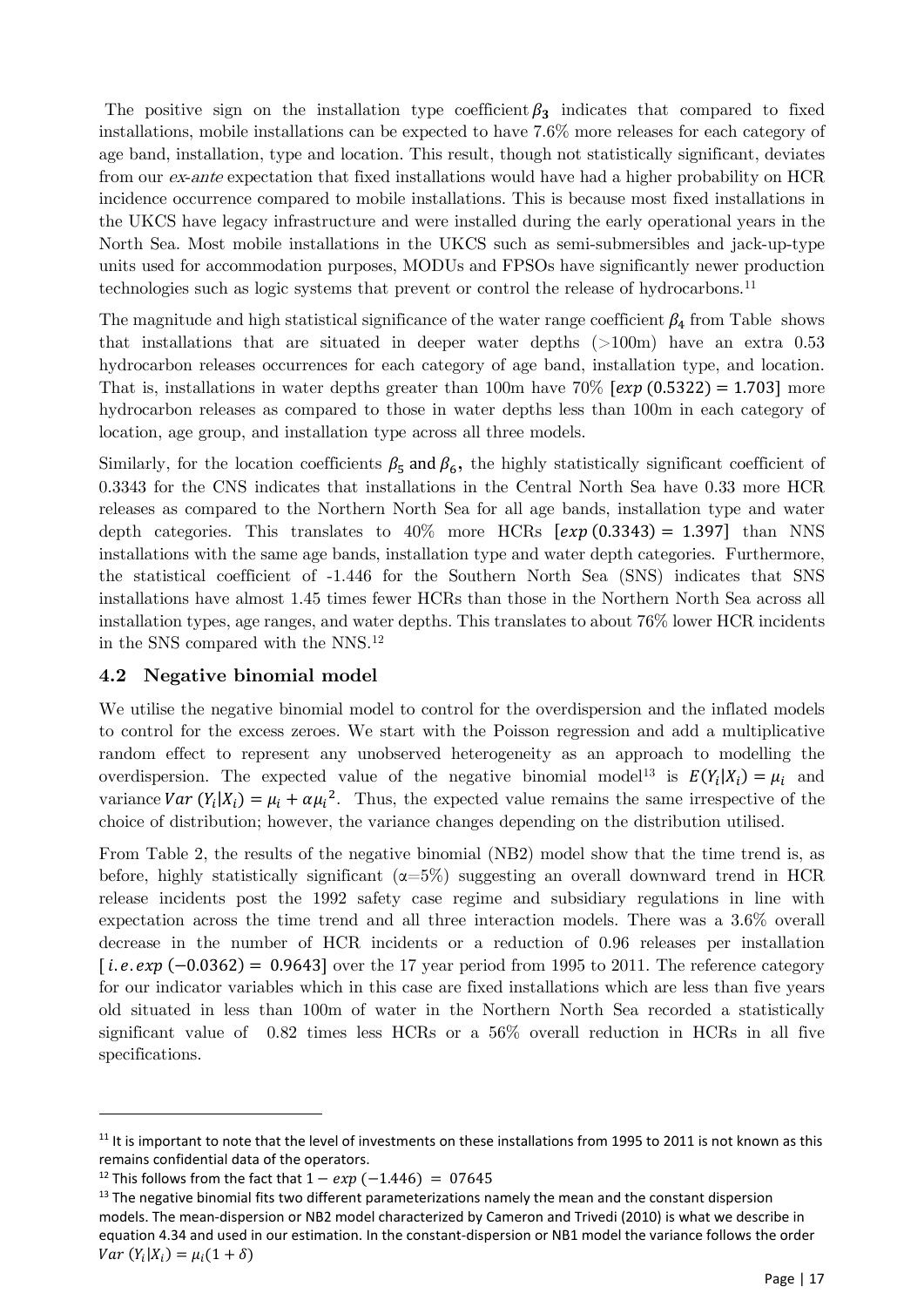| Parameter                               | NB2 Time           | NB2 Time                     | NB2 Time           | Location and       | Age and            | Age and            | Installation       |
|-----------------------------------------|--------------------|------------------------------|--------------------|--------------------|--------------------|--------------------|--------------------|
|                                         | <b>Trend Model</b> | Trend & Oil                  | Trend, Oil         | Age                | Installation       | Water Depth        | Type and Water     |
|                                         |                    | Price                        | Price &            |                    | <b>Type</b>        |                    | Depth              |
|                                         |                    |                              | Production         |                    |                    |                    |                    |
| $\beta_1$ Intercept                     | $0.441*(0.101)$    | $\overline{0.447}^* (0.096)$ | 0.156(0.214)       | $0.342*(0.114)$    | $0.328*(0.087)$    | $0.525*(0.125)$    | $0.352*$ (0.083)   |
| $\beta_2$ Time Trend                    | $0.964*(0.015)$    | 0.949(0.029)                 | 0.971(0.044)       | $0.968*$ $(0.014)$ | $0.962*(0.014)$    | $0.967*$ $(0.015)$ | $0.964*(0.015)$    |
| $\beta_3$ Oil Price                     |                    | 1.000(0.006)                 | 1.006(0.08)        |                    |                    |                    |                    |
| <b>Installation Type:</b>               |                    |                              |                    |                    |                    |                    |                    |
| $\beta_4$ Mobile                        | 0.979(0.111)       | 0.981(0.111)                 | 0.980(0.112)       | 0.929(0.111)       | $1.599*$ (0.326)   | 0.962(0.108)       | $1.508*$ (0.255)   |
| Water Depth:                            |                    |                              |                    |                    |                    |                    |                    |
| $\beta_5 > 100$ m                       | $2.119*(0.255)$    | $2.110*(0.253)$              | $2.110*(0.253)$    | $2.245*(0.275)$    | $2.333*$ (0.266)   | 1.367(0.290)       | $2.837*$ $(0.365)$ |
| Location:                               |                    |                              |                    |                    |                    |                    |                    |
| $\beta_6$ Central North Sea             | $2.501*$ (0.317)   | $2.491*$ (0.309)             | $2.494*$ (0.309)   | $3.445*$ $(1.129)$ | $2.645*(0.347)$    | $2.513*(0.306)$    | $2.639* (0.347)$   |
| $\beta$ <sub>7</sub> Southern North Sea | 0.569(0.172)       | $0.564*$ $(0.161)$           | $0.566*$ (0.162)   | 0.648(0.253)       | 0.622(0.183)       | $0.578*(0.153)$    | 0.679(0.200)       |
| Age:                                    |                    |                              |                    |                    |                    |                    |                    |
| $\beta_8$ 5-10 years                    | 1.256(0.183)       | 1.255(0.182)                 | 1.262(0.182)       | 0.997(0.3716)      | 1.162(0.183)       | 1.112(0.225)       | 1.249(0.172)       |
| $\beta_9$ 10-15 years                   | $1.641*$ (0.246)   | $1.635*$ (0.246)             | $1.650*(0.246)$    | 1.945(0.713)       | $1.848*$ (0.323)   | 1.040(0.208)       | $1.685*$ (0.253)   |
| $\beta_{10}$ 15-20 years                | $1.765*$ $(0.342)$ | $1.759*(0.338)$              | $1.767*$ $(0.241)$ | $2.511*(0.896)$    | $2.927*$ $(0.635)$ | 1.486(0.485)       | $1.779*$ $(0.344)$ |
| $\beta_{11} > 20$ years                 | 1.202(0.239)       | 1.204(0.242)                 | 1.209(0.243)       | 1.640(0.580)       | $1.733*$ $(0.424)$ | 0.834(0.356)       | 1.216(0.237)       |
| Production                              |                    |                              |                    |                    |                    |                    |                    |
| $\beta_{12}$                            |                    |                              |                    |                    |                    |                    |                    |
| <b>Interaction Terms:</b>               |                    |                              |                    |                    |                    |                    |                    |
| A. Location and Age:                    |                    |                              |                    |                    |                    |                    |                    |
| CNS 5-10 yrs                            |                    |                              |                    | 1.391(0.580)       |                    |                    |                    |
| $CNS$ 10-15 years                       |                    |                              |                    | 0.830(0.337)       |                    |                    |                    |
| CNS 15-20 years                         |                    |                              |                    | $0.448*(0.181)$    |                    |                    |                    |
| $CNS$ $>$ 20yrs                         |                    |                              |                    | 0.504(0.188)       |                    |                    |                    |
| SNS 5-10 yrs                            |                    |                              |                    | 1.035(0.475)       |                    |                    |                    |
| SNS 10-15 years                         |                    |                              |                    | 0.642(0.293)       |                    |                    |                    |
| SNS 15-20 years                         |                    |                              |                    | 1.463(1.011)       |                    |                    |                    |
| $SNS_$ $>$ $20yrs$                      |                    |                              |                    | 1.049(1.426)       |                    |                    |                    |

 $\Gamma$ 

Page | 18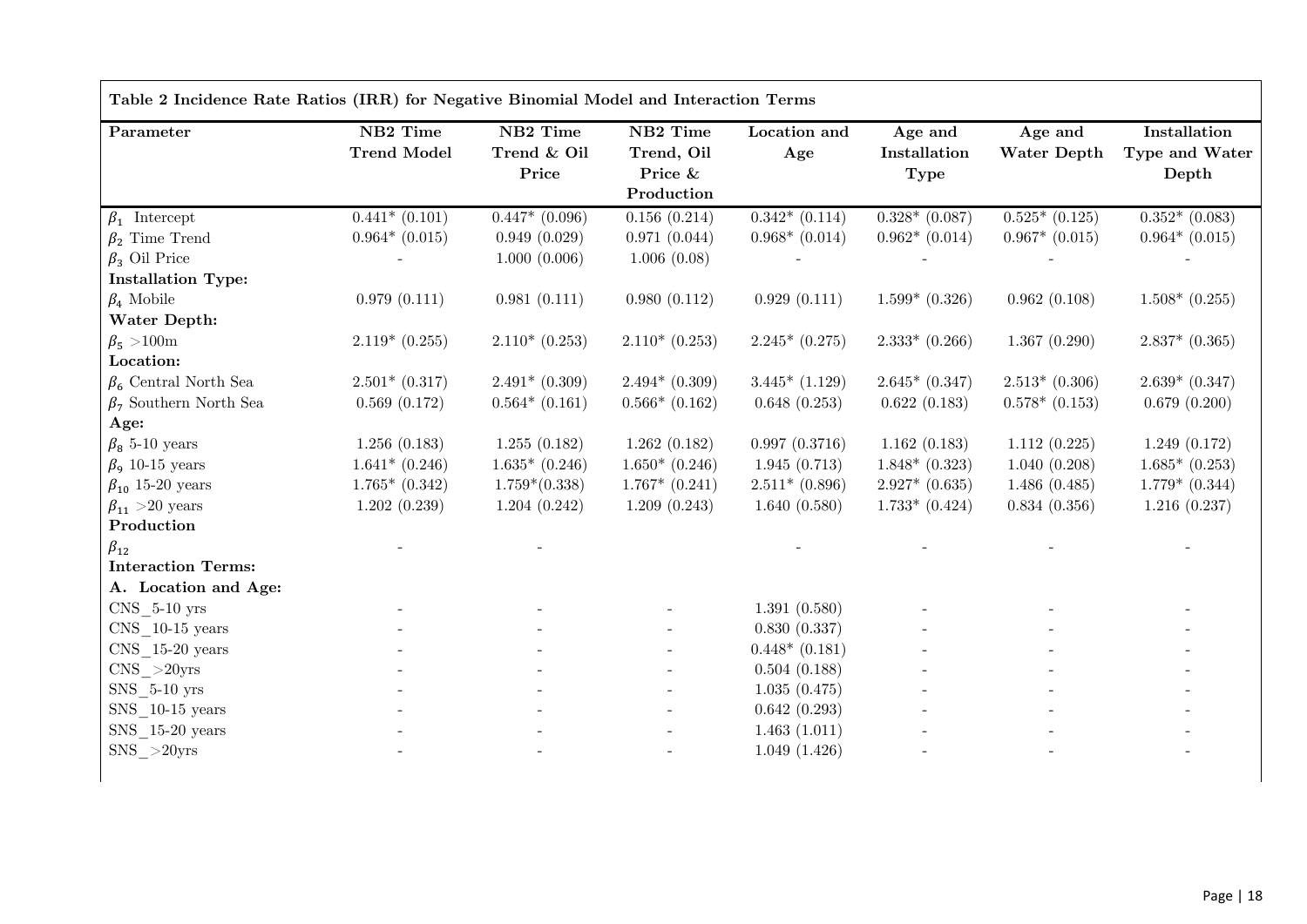| <b>B.</b> Age and Installation                                                                                                                                           |             |             |            |                          |                          |                 |                  |
|--------------------------------------------------------------------------------------------------------------------------------------------------------------------------|-------------|-------------|------------|--------------------------|--------------------------|-----------------|------------------|
| Type:                                                                                                                                                                    |             |             |            |                          |                          |                 |                  |
| $Mobile\_5-10$ yrs                                                                                                                                                       |             |             |            | $\overline{\phantom{a}}$ | 1.186(0.323)             |                 |                  |
| $Mobile\_10-15 \text{ years}$                                                                                                                                            |             |             |            |                          | 0.772(0.222)             |                 |                  |
| $Mobile\_15-20 \text{ years}$                                                                                                                                            |             |             |            | $\sim$                   | $0.096*$ (0.039)         |                 |                  |
| $Mobile \_ >20yrs$                                                                                                                                                       |             |             |            | $\blacksquare$           | $0.225*(0.094)$          |                 |                  |
| C. Age and Water Depth                                                                                                                                                   |             |             |            |                          |                          |                 |                  |
| ${>}100\mathrm{m}$ -5-10 yrs                                                                                                                                             |             |             |            |                          |                          | 1.336(0.379)    |                  |
| $>100m$ – $10-15$ years                                                                                                                                                  |             |             |            |                          | $\overline{\phantom{a}}$ | $2.414*(0.669)$ |                  |
| ${>}100\mathrm{m}$ _15-20 years                                                                                                                                          |             |             |            |                          | $\overline{\phantom{a}}$ | 1.478(0.543)    |                  |
| $>100$ m $>20$ yrs                                                                                                                                                       |             |             |            |                          |                          | 1.950(0.960)    |                  |
| D. Installation Type-                                                                                                                                                    |             |             |            |                          |                          |                 |                  |
| Water Depth                                                                                                                                                              |             |             |            |                          |                          |                 |                  |
| Mobile ${>}100\mathrm{m}$                                                                                                                                                |             |             |            |                          |                          |                 | $0.499*$ (0.106) |
| Dispersion parameter $(\alpha)$                                                                                                                                          | 0.762       | 0.766       | 0.76       | 0.736                    | $0.632\,$                | $0.722\,$       | 0.730            |
| Residual d.f.                                                                                                                                                            | $523\,$     | $522\,$     | 521        | 515                      | 519                      | 519             | $522\,$          |
| Log Likelihood                                                                                                                                                           | $-1,323.91$ | $-1,323.62$ | $-1323.27$ | $-1,310.21$              | $-1,286.99$              | $-1,318.35$     | $-1,318.26$      |
| No. of observations                                                                                                                                                      | 534         | 534         | 534        | 534                      | 534                      | 534             | 534              |
| No. of zero-observations                                                                                                                                                 | 486         | 486         | 486        | 486                      | 486                      | 486             | 486              |
| Pseudo $\mathbb{R}^2$                                                                                                                                                    | 0.068       | 0.068       | 0.068      | 0.078                    | 0.094                    | 0.072           | 0.072            |
| Absolute robust standard errors in brackets. *Significant at 5%. $N = 534$                                                                                               |             |             |            |                          |                          |                 |                  |
| $TDM \t/2$ $1$<br>the contract of the contract of the contract of<br>$T \cap T \cap T$<br>$20 + 1$ m $1$ 1<br>$\mathbf{c}$ and $\mathbf{c}$<br>$\mathbf{r}$ $\mathbf{r}$ |             |             |            |                          |                          |                 |                  |

**IRR Estimates:** The table reports IRR (incidence rate ratio) coefficients. Total number of platforms is used as the exposure term. Each coefficient is transformed into the IRR, whereby a coefficient of 1 indicates no change at all in predicted hydrocarbon releases; coefficients between 0 and 1 represent a predicted fall in releases (e.g. a coefficient of 0.88 represents a 12% decline); and coefficients greater than one represent predicted increases (e.g. a coefficient of 1.29 represents a 19% rise).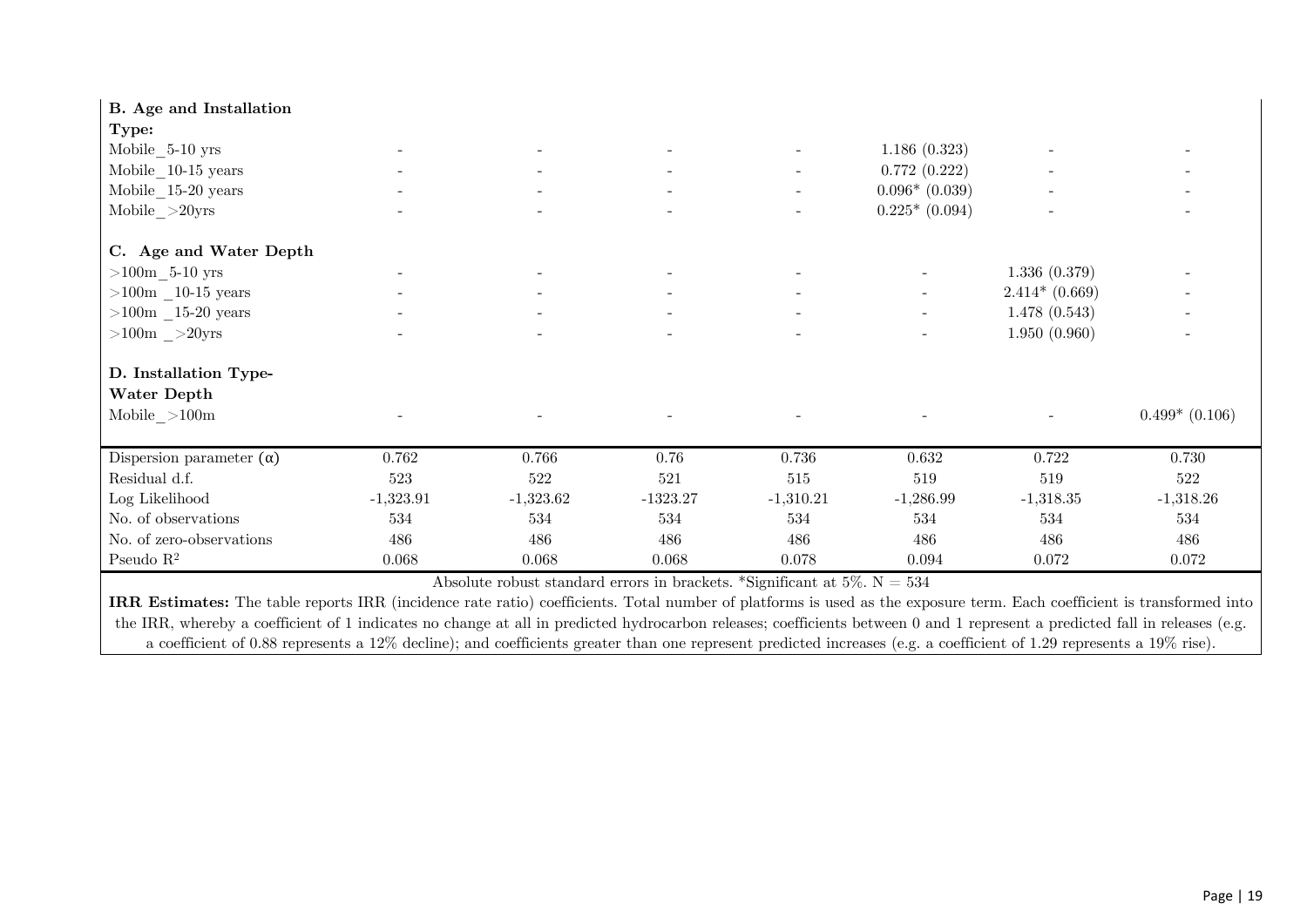Regarding the location coefficients, facilities in the CNS region recorded a statistically significant 0.92 more HCRs compared to the NNS region for all age bands, installation type and water depth categories. This translates to  $150\%$  more HCRs  $[exp(0.9169) = 2.501]$  than the NNS region installations with the same age band, installation type and water depth categories. SNS installations though not statistically significant, recorded 0.56 less (43% lower) HCRs than NNS installations across all installation types, age ranges, and water depths.<sup>[14](#page-19-0)</sup> The installation type parameter was only statistically significant in the age-installation type interaction model.

Here, the positive sign on the installation type coefficient indicates that compared to fixed installations, mobile installations can be expected to have 60% more HCRs for each category of age band, installation, type and location. This result again deviates from our  $ex$ -ante expectation that comparatively, fixed installations would have had a higher probability on HCR incidents since most fixed installations in the UKCS relied on legacy infrastructure and were installed during the early operational years in the North Sea. It is again important to note that the level of investments made by operators on maintenance and reengineering works on these installations over the 17-year period from 1995 to 2011 is not known and thus not factored into the model (This is proprietary data). Also, HSE's inspection regime regarding how targeted inspections are carried out is also unknown at the time of this study.

The water range coefficient was statistically significant across all models except the age-water depth interaction. Across these models, installations that are situated in water depths greater than 100m have on average an extra 120% more HCRs for each category of age band, installation type, and location. With the exception of installations that are more than 20 years old, the age effect estimates show the number of HCRs increasing with the age of the installation irrespective of the location, installation type or the water depth in which the facility is in the UKCS. Compared to installations that are less than five years of age, 5 to 10-year-old installations were not statistically significant across all five models. On the other hand, 10 to 15-year-old installations were statistically significant in the time trend, time trend-oil price model as well as the ageinstallation type and installation type-water depth interaction models recorded 64%, 63%, 85% and 68% more HCRs respectively.

This result though not surprising, partly confirms our a *priori* expectation that *ceteris paribus*, accidents and hydrocarbon spills are more likely to occur on older platforms and installations than they would on relatively newer ones because of technological factors (barriers) employed in the detection and control of HCRs in line with the continuous reduction of major accident hazards under the ALARP principle. Most of the interaction terms in the model were not statistically significant. A summary comparison of the Poisson and Negative Binomial Models is presented in Table 3 below.

<span id="page-19-0"></span><sup>&</sup>lt;sup>14</sup> This was significant at the 10% level for the base model. This follows from the fact that  $1 - exp(-0.5633) =$ 07645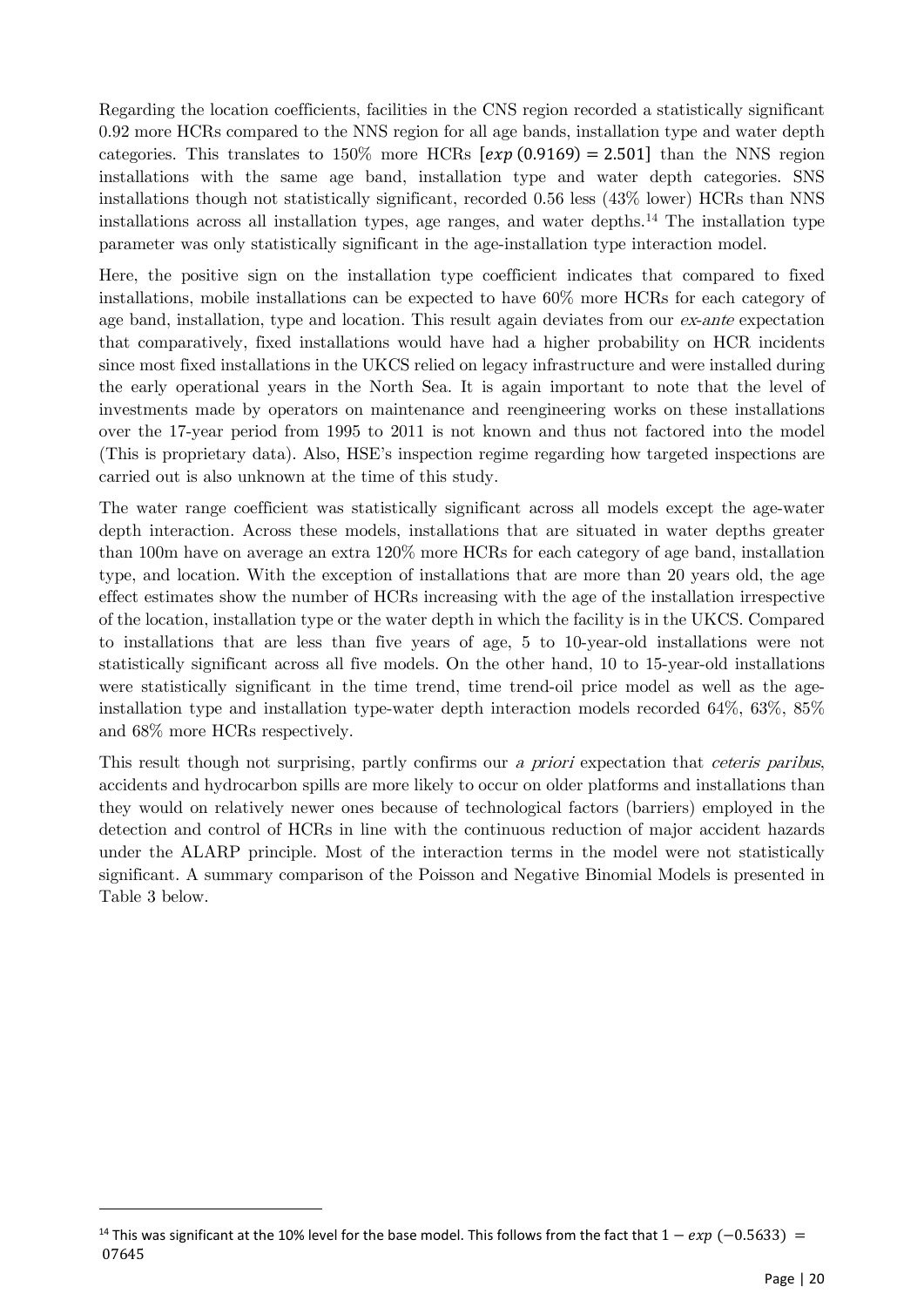| Table 3 Comparison of Base Poisson and Negative Binomial Models [IRR] |                           |                       |  |  |  |  |
|-----------------------------------------------------------------------|---------------------------|-----------------------|--|--|--|--|
| Parameter                                                             | <b>Base Poisson Model</b> | <b>Base NB2 Model</b> |  |  |  |  |
| $\beta_1$ Intercept                                                   | 0.861(0.143)              | $0.441*$ (0.101)      |  |  |  |  |
| $\beta_2$ Time Trend                                                  | $0.968*$ (0.007)          | $0.964*(0.015)$       |  |  |  |  |
| $\beta_3$ Oil Price                                                   |                           |                       |  |  |  |  |
| <b>Installation Type:</b>                                             |                           |                       |  |  |  |  |
| $\beta_4$ Mobile                                                      | 1.079(0.108)              | 0.979(0.111)          |  |  |  |  |
| Water Depth:                                                          |                           |                       |  |  |  |  |
| $\beta_5 > 100$ m                                                     | $1.702*(0.157)$           | $2.119*(0.255)$       |  |  |  |  |
| Location:                                                             |                           |                       |  |  |  |  |
| $\beta_6$ Central North Sea                                           | $1.397*$ (0.136)          | $2.501*$ (0.317)      |  |  |  |  |
| $\beta_7$ Southern North Sea                                          | $0.235*(0.035)$           | 0.569(0.172)          |  |  |  |  |
| Age:                                                                  |                           |                       |  |  |  |  |
| $\beta_8$ 5-10 years                                                  | 1.147 $(0.141)$           | 1.256 $(0.183)$       |  |  |  |  |
| $\beta_9$ 10-15 years                                                 | $1.378*$ (0.178)          | $1.641*$ (0.246)      |  |  |  |  |
| $\beta_{10}$ 15-20 years                                              | $1.409*$ (0.181)          | $1.765*$ (0.342)      |  |  |  |  |
| $\beta_{11} > 20$ years                                               | 1.088 $(0.123)$           | 1.202 $(0.239)$       |  |  |  |  |
|                                                                       |                           |                       |  |  |  |  |
| Pseudo $\mathbf{R}^2$                                                 | 0.45                      | 0.07                  |  |  |  |  |
| Dispersion parameter $(\alpha)$                                       | 3.84                      | 0.76                  |  |  |  |  |
| <b>AIC</b>                                                            | 3,377                     | 2,670                 |  |  |  |  |
| Residual d.f.                                                         | 525                       | 525                   |  |  |  |  |
| Log Likelihood                                                        | $-1,678.38$               | $-1,323.91$           |  |  |  |  |
| No. of observations                                                   | 534                       | 534                   |  |  |  |  |
| No. of zero-observations                                              | 486                       | 486                   |  |  |  |  |

#### **Absolute robust standard errors in brackets. \*Significant at 5%**

**IRR Estimates:** The table reports IRR (incidence rate ratio) coefficients. Total number of platforms is used as the exposure term. Each coefficient is transformed into the IRR, whereby a coefficient of 1 indicates no change at all in predicted hydrocarbon releases; coefficients between 0 and 1 represent a predicted fall in releases (e.g. a coefficient of 0.88 represents a 12% decline); and coefficients greater than one represent predicted increases (e.g. a coefficient of 1.29 represents a 19% rise)

#### **4.3 Average marginal effects**

Table 4 below shows the results of the average marginal effects of our negative binomial model. The margin for the time trend was -0.18 and -0.21 in the Poisson and negative binomial models, respectively. This translates to a statistically significant 21% reduction in HCRs from 1995 to 2011 in the negative binomial case, other things being equal after controlling for location, water depth, installation type, and installation age.[15](#page-20-0)

Facilities located in the CNS region had, on average, a statistically significant five more HCRs than NNS installations under the negative binomial model compared to two under the Poisson case. SNS installations had three fewer HCR releases than NNS installations (8 more releases under the Poisson case), all other things being equal.

On the water range, facilities located in more than 100m of water recorded on average four more HCRs than those in less than 100m of water in line with our a priori expectation of increased water depth affecting the probability of an HCR occurrence. This was three more releases under the Poisson model and was statistically significant as well.

Mobile installations recorded more marginal average reduction HCRs than fixed installations, all other things being equal under the negative binomial case. This was not statistically significant,

<span id="page-20-0"></span><sup>&</sup>lt;sup>15</sup> See appendix for parameter estimates and standard errors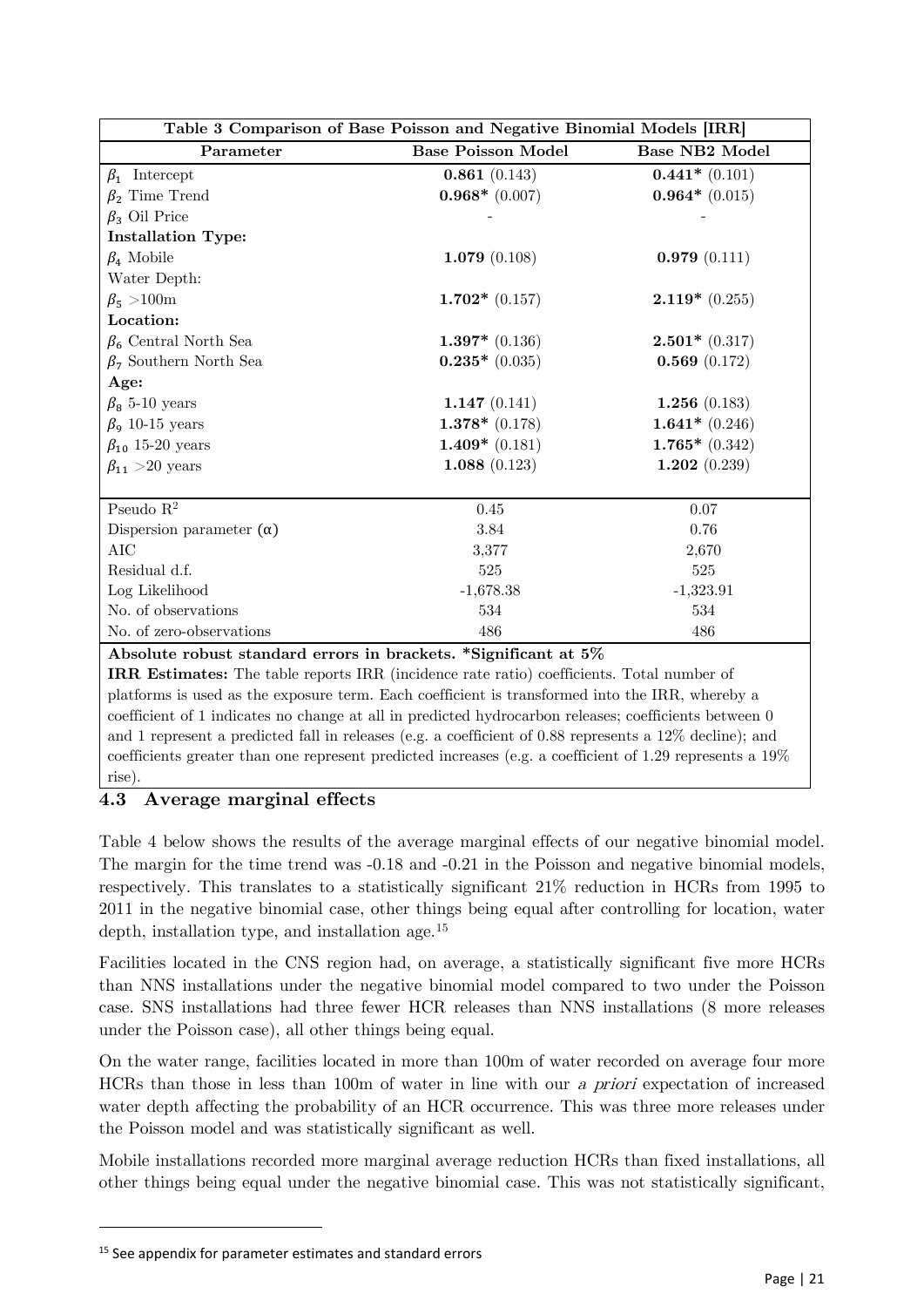though it falls in line with our a priori expectation of technological advancements on mobile installations having newer production technologies such as logic systems that prevent and/or control the release of hydrocarbons being much better than the legacy infrastructure on most fixed installations in the UKCS.

With regard to the age of the installations, those in the 10 to 15 and 15 to 20-year band recorded a statistically significant average increment in HCRs of 2 and 3 more releases under the Poisson and negative binomial models respectively. Installations in the 5-10 and greater than 20-year age bands were not statistically significant at the 5% level for all models. Again, we did not observe any incremental changes in HCRs as the installations moved onto different age bands over the 17 years under both models.

Also, we tested for the marginal effects across different categories of our covariates controlling for individual specific items. These are the installation type-age effects and the installation typelocation effects. Given that water range, installation type and some age bands are significant in the overall model; we tested for the marginal effect at the representative value for mobile installations, water depth  $(>100<sub>m</sub>)$  and 0 to 15 and 15 to 20-year age bands respectively. For mobile installations in water depths greater than 100m, and in the 10 to 15-year age cohort, our results from the negative binomial model show similar statistically significant reductions for the time trend, but a marginal increase in HCRs for 15 to 20-year-old installations from 3 to 4 releases.

| Table 4 Average Marginal Effects of the Poisson and Negative Binomial Time Trend Models |                                                                |                                                                                 |                                                        |                                                                         |  |  |  |
|-----------------------------------------------------------------------------------------|----------------------------------------------------------------|---------------------------------------------------------------------------------|--------------------------------------------------------|-------------------------------------------------------------------------|--|--|--|
| Parameter                                                                               | <b>Time Trend</b><br>Poisson<br>Model<br>$dy/dx$ (Std.<br>Err) | <b>Time Trend</b><br>$+$ Oil Price<br>Poisson<br>Model<br>$dy/dx$ (Std.<br>Err) | <b>Time Trend</b><br>NB Model<br>$dy/dx$ (Std.<br>Err) | <b>Time Trend</b><br>$+$ Oil Price<br>NB Model<br>$dy/dx$ (Std.<br>Err) |  |  |  |
| $\beta_2$ Time Trend                                                                    | $-0.178*(0.042)$                                               | $-0.044(0.096)$                                                                 | $-0.209*(0.087)$                                       | $-0.299(0.195)$                                                         |  |  |  |
| $\beta_3$ Oil Price                                                                     |                                                                | $-0.027(0.018)$                                                                 |                                                        | 0.017(0.040)                                                            |  |  |  |
| $\beta_4$ Mobile                                                                        | 0.428(0.565)                                                   | 0.426(0.563)                                                                    | $-0.119(0.660)$                                        | $-0.105(0.659)$                                                         |  |  |  |
| $\beta$ <sub>5</sub> > 100m                                                             | $2.977*$ (0.510)                                               | $2.980*$ (0.505)                                                                | $4.347*$ (0.809)                                       | $4.325*(0.790)$                                                         |  |  |  |
| $\beta_6$ Central North Sea                                                             | $1.870*$ (0.524)                                               | $1.871*$ (0.513)                                                                | $5.304*$ (0.953)                                       | 5.285(0.928)                                                            |  |  |  |
| $\beta_7$ Southern North                                                                | $-8.094*(0.976)$                                               | $-8.091*(0.960)$                                                                | $-3.259(1.580)$                                        | $-3.314(1.485)$                                                         |  |  |  |
| Sea                                                                                     |                                                                |                                                                                 |                                                        |                                                                         |  |  |  |
| $\beta_8$ 5-10 years                                                                    | 0.767(0.687)                                                   | 0.704(0.694)                                                                    | 1.321 $(0.848)$                                        | 1.318 $(0.848)$                                                         |  |  |  |
| $\beta_9$ 10-15 years                                                                   | $1.796*(0.728)$                                                | $1.823*(0.721)$                                                                 | $2.866*$ (0.908)                                       | $2.848*$ (0.906)                                                        |  |  |  |
| $\beta_{10}$ 15-20 years                                                                | $1.919*(0.723)$                                                | $1.974*(0.713)$                                                                 | $3.289*$ (1.195)                                       | $3.271*$ (1.182)                                                        |  |  |  |
| $\beta_{11} > 20$ years                                                                 | 0.476(0.637)                                                   | 0.452(0.628)                                                                    | 1.066 $(1.204)$                                        | 1.077(1.219)                                                            |  |  |  |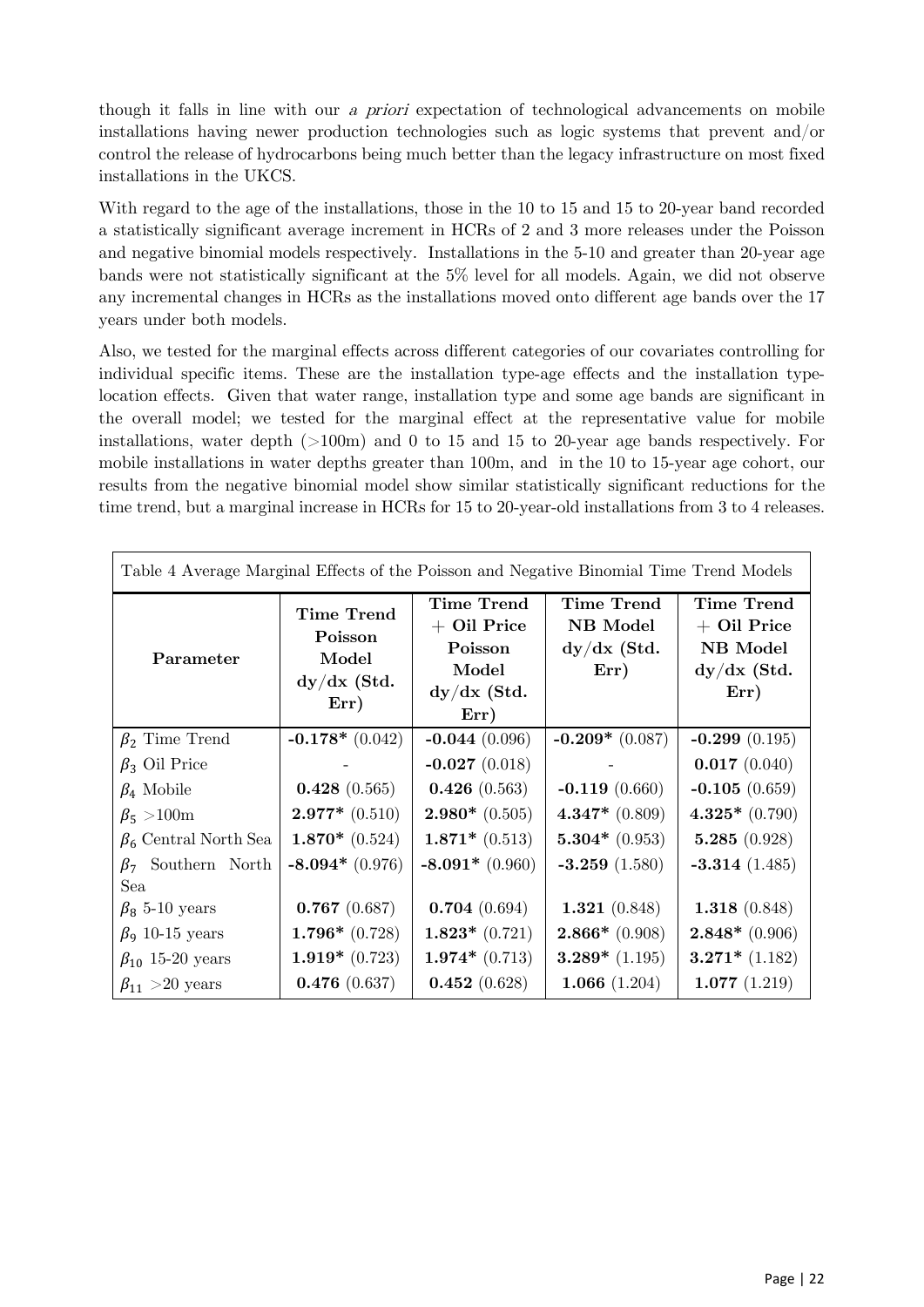# <span id="page-22-0"></span>**5 Conclusion and Policy Implications**

Industry practitioners, as well as the regulator, accept that hydrocarbon releases (HCRs) remain a key indicator of how well the offshore industry is managing major hazard risks and the integrity of installations. Descriptive statistics of the figures indicate that HCRs have gradually been on the decline over the past decade. For example, in the years following the passage of the 1992 regulations, major releases have consistently declined year-on-year from an average of 19 releases in 1997/98 to 3.6 releases in 2011/2012.

However, these comparative statistics and simple metrics may be distorted or compounded by other factors. Thus, to help understand the underlying dynamics, we used multivariate regression analysis based on the generalized linear modelling framework to provide a more comprehensive interrogation of the determinants of hydrocarbon releases in the UKCS post the 1992 and ancillary regime changes with a view to empirically ascertain the trend, if any, of how the safety case regime change has helped in controlling major offshore accident hazard risks. This research answers some of the policy questions around offshore safety economics issues that an upstream regulator could adopt to guide the formulation of strategies to maximise economic recovery in the UKCS.

We estimated Poisson and Negative Binomial type generalised linear models to analyse the determinants of HCRs in the UKCS. Using the Poisson and Negative Binomial models to analyse HCRs standardised by the installation count, the statistical evidence shows that there was a reduction in HCR incidents with a 3.2% year-on-year decrease in the number of release occurrences after controlling for other model parameters. This reduction coincides with the period that the Safety Case Regulations were vigorously enforced. The other model parameters such as the location of offshore facilities, production type and water depth were also statistically significant in determining the probability of the occurrence of a hydrocarbon release in the UKCS.

The data show an industry-wide decline in hydrocarbon releases over the past two decades, which reflects both the commitment of operating companies and the regulator to reduce major accident hazards in line with the principles underlying the Safety Case regime. This improvement is reflected in various anecdotal and qualitative evidence from industry bodies and forums such as Oil and Gas UK and Step Change in Safety, which continue to push for even more reduction of HCRs. Evidently, reducing the number of HCRs requires the regulator to require improved performance in the production and processing of hydrocarbons by preventing uncontrolled releases through a risk-based assessment of major accident hazards. This calls for a more nuanced riskbased approach to offshore safety.

The study makes two policy recommendations on the offshore safety regime in the UKCS. First, the regulator should continue to focus its major accident reduction efforts predicated on the safety case regulations which identifies the key safety-critical elements of an oil and gas installation. Our findings on hydrocarbon releases, relative to the existing safety regime, leads us to believe that the correct identification of safety-critical elements on offshore installations as required by the safety case regulations will have a lasting positive impact on the control of hydrocarbon releases. Secondly, the regulatory focus must shift to understanding the dynamics of the releases in the Central North Sea Region as it has on average more releases that are statistically significant compared to other regions This also applies to the case of fixed installations in the UKCS given that mobile installations recorded more marginal average reduction releases than fixed installations. Regarding the age of the installations, we recommend focused attention on those in the 10 to 15 and 15 to 20-year band (the post-CRINE era installations) as they recorded statistically significant increments in hydrocarbon releases relative to even the older platforms over 20-years in age.

Future work could consider other proxies to capture the economic incentives in the context of potential omitted variables. For example, oil prices could be supplemented by a cyclical cost parameter such as rig rates on the basis that it is net profits that incentivises companies. We did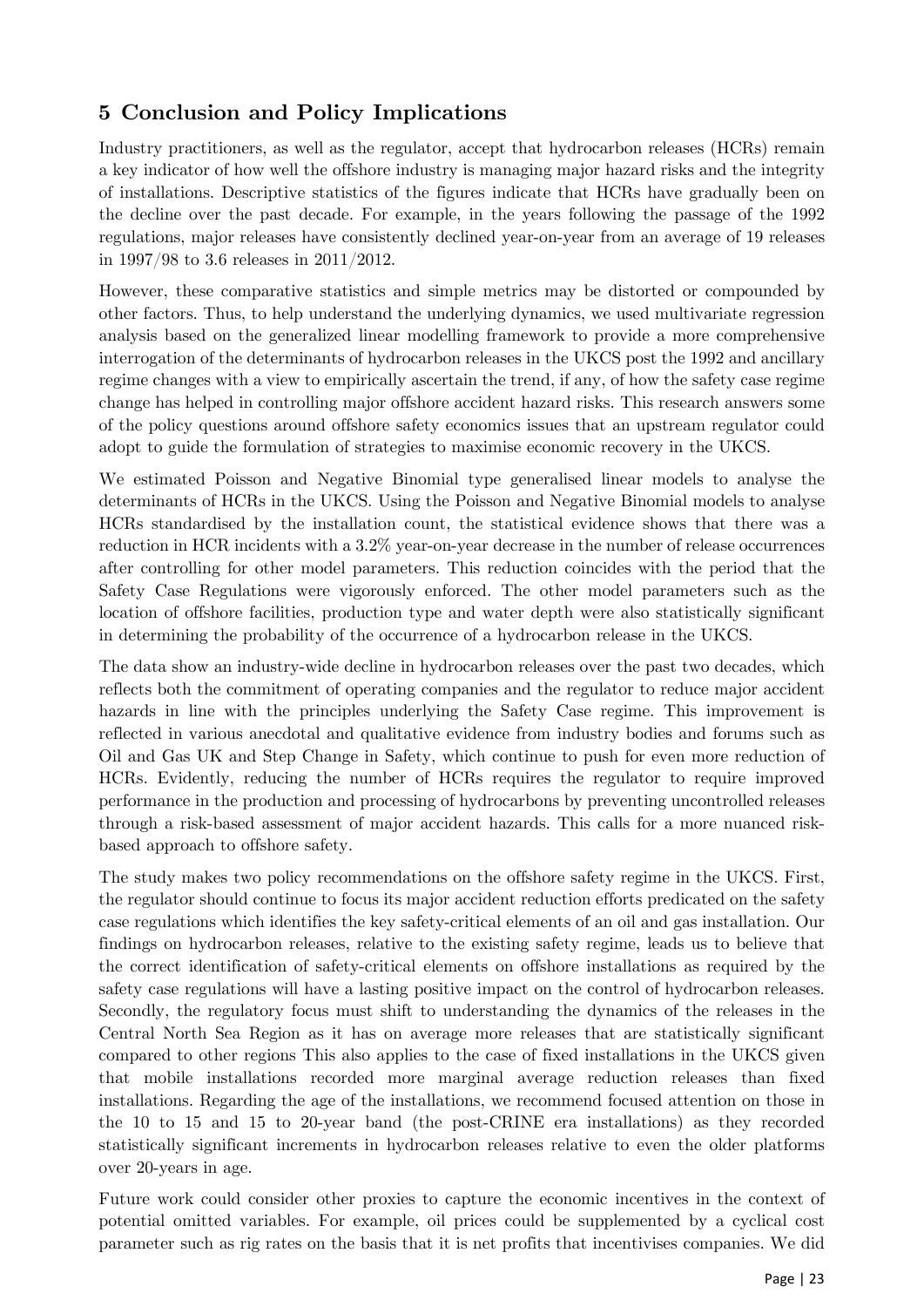not immediately have access to historical rig rates in the industry, more so those which are specifically suited to the North Sea. Thus, it was impossible to model this parameter although we agree that a cyclical cost parameter might be useful one to include, even with possible lags. Future work could include these parameters in the regression models, and also use an expanded post-2011 dataset.

# **References**

- 1. Bergh, L.I.V., Ringstad, A.J., Leka, S. and Zwetsloot, G.I., 2014. Psychosocial risks and hydrocarbon leaks: an exploration of their relationship in the Norwegian oil and gas industry. Journal of Cleaner Production, <sup>84</sup>, pp.824-830.
- 2. Cameron, A.C., and Trivedi, P.K., 1998. Regression Analysis of Count Data. New York: Cambridge University Press.
- 3. Cameron, A.C., and Trivedi, P.K., 2010. Microeconometrics Using Stata, Revised Edition. Stata Press.
- 4. Cohen, M.A., Gottlieb, M., Linn, J. and Richardson, N., 2011. Deepwater drilling: law, policy, and economics of firm organization and safety. Vand. L. Rev., <sup>64</sup>, p.1851.
- 5. Cox, S., Flin, R., 1998. Safety culture: philosopher's stone or man of straw? Work & stress 12 (3), 189–201.
- 6. Cullen, W. D. (1990). The public inquiry into the Piper Alpha disaster. London: Department of Energy.
- 7. Dahl, Ø. and Kongsvik, T., 2018. Safety climate and mindful safety practices in the oil and gas industry. Journal of safety research, <sup>64</sup>, pp.29-36.,
- 8. de Almeida, A.G. and Vinnem, J.E., 2020. Major accident prevention illustrated by hydrocarbon leak case studies: A comparison between Brazilian and Norwegian offshore functional petroleum safety regulatory approaches. Safety science, <sup>121</sup>, pp.652-665.
- 9. Flin, R., Mearns, K., O'connor, P. And Bryden, R., 2000. Measuring safety climate: identifying the common features. Safety Science, **34**(1), pp. 177-192.
- 10. Gao, Y., Fan, Y., Wang, J., Li, X. and Pei, J., 2019. The mediating role of safety management practices in process safety culture in the Chinese oil industry. Journal of Loss Prevention in the Process Industries, <sup>57</sup>, pp.223-230.
- 11. Greene, W., 2008. Econometric Analysis  $(6^{th}$  ed.). Prentice Hall, Englewood Cliffs.
- 12. Hausman, J.A., Hall, B.H. and Griliches, Z., 1984. Econometric models for count data with an application to the patents-R&D relationship.
- 13. Health and Safety Executive, 2006. A guide to the Offshore Installations (Safety Case) Regulations 2005. Available [Online] [https://www.hseni.gov.uk/sites/hseni.gov.uk/files/publications/%5Bcurrent](https://www.hseni.gov.uk/sites/hseni.gov.uk/files/publications/%5Bcurrent-domain%3Amachine-name%5D/l30-guide-to-the-offshore-installations-safety-case-regulations.pdf)[domain%3Amachine-name%5D/l30-guide-to-the-offshore-installations-safety-case](https://www.hseni.gov.uk/sites/hseni.gov.uk/files/publications/%5Bcurrent-domain%3Amachine-name%5D/l30-guide-to-the-offshore-installations-safety-case-regulations.pdf)[regulations.pdf](https://www.hseni.gov.uk/sites/hseni.gov.uk/files/publications/%5Bcurrent-domain%3Amachine-name%5D/l30-guide-to-the-offshore-installations-safety-case-regulations.pdf) [Accessed 20 February 2020]
- 14. Inge, J.R., 2007. The safety case, its development and use in the United Kingdom. In Equipment Safety Assurance Symposium 2007. Available [Online] [http://safety.inge.org.uk/20071115-Inge2007a\\_The\\_Safety\\_Case-U.pdf](http://safety.inge.org.uk/20071115-Inge2007a_The_Safety_Case-U.pdf) [Accessed 20 March 2020]
- 15. Jablonowski, C., 2011a. Oil Spills, Workplace Safety, and Firm Size: Evidence from the U.S. Gulf of Mexico – Revisited [online] Available at: [http://www.iaee.org/en/students/best\\_papers/jablonowski.pdf?q=size-of-spill-in-gulf-of](http://www.iaee.org/en/students/best_papers/jablonowski.pdf?q=size-of-spill-in-gulf-of-mexico-is-larger-than-thought)[mexico-is-larger-than-thought](http://www.iaee.org/en/students/best_papers/jablonowski.pdf?q=size-of-spill-in-gulf-of-mexico-is-larger-than-thought) [Accessed 13 Jul. 2016].
- 16. Jablonowski, C., 2011b. Statistical analysis of safety incidents and the implications of imperfect reporting. SPE Drilling & Completion, <sup>26</sup>(02), pp.278-286.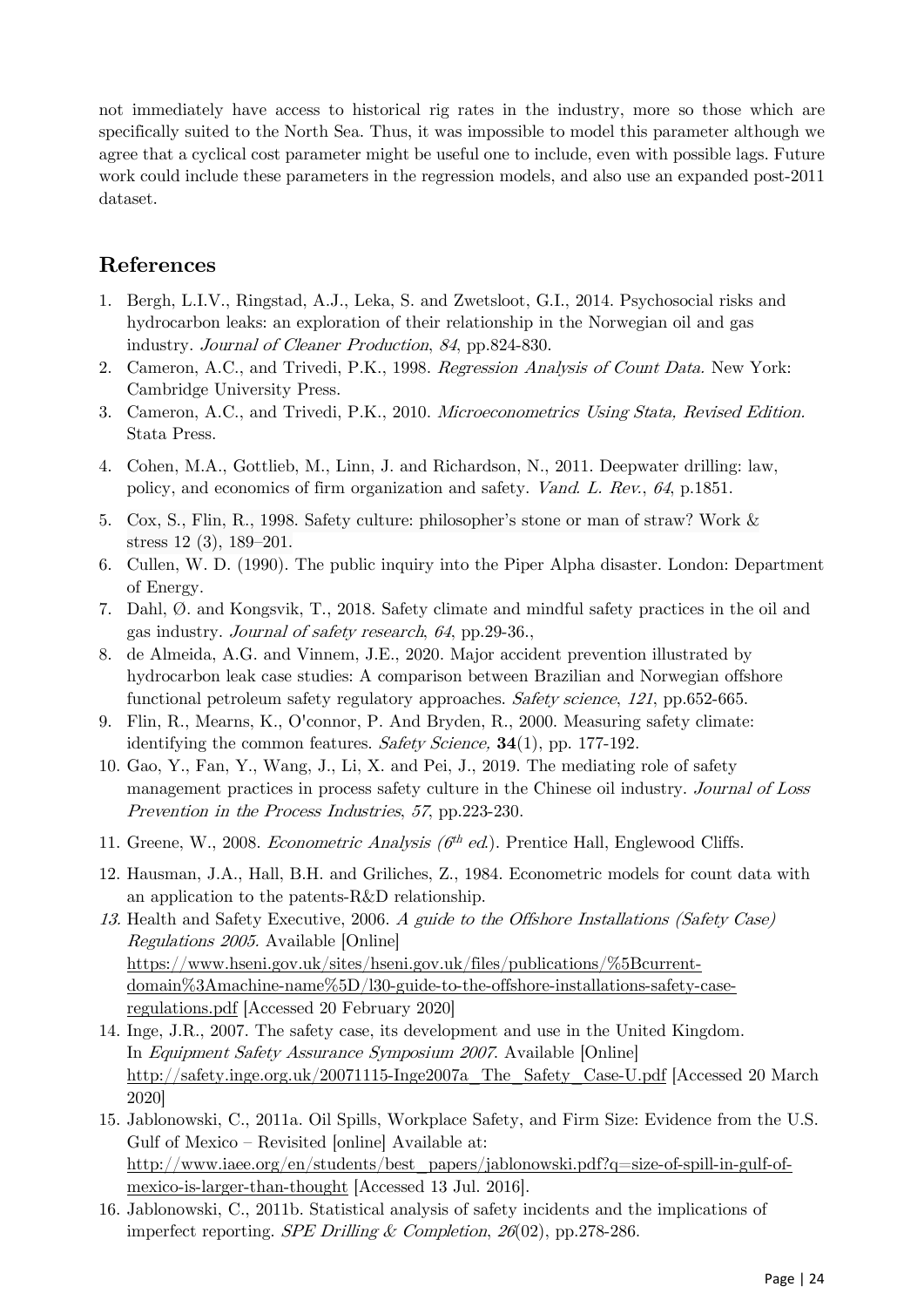- 17. Kaassis, B. and Badri, A., 2018. Development of a preliminary model for evaluating occupational health and safety risk management maturity in small and medium-sized enterprises. Safety,  $4(1)$ , p.5.
- 18. Kemp, A., 2011. [The Official History of North Sea Oil and Gas.](http://www.routledge.com/books/details/9780415447546/) Vol. II. Routledge
- 19. Kemp, A., Stephen, L., and Kasim, S., 2014. Petroleum Taxation for the Maturing UK Continental Shelf (UKCS). North Sea study occasional paper No. 128
- 20. Khorsandi, J. 2010. Summary of Various Risk–Mitigating Regulations and Practices applied to Offshore Operations. Deepwater Horizon Study Group 3. Available [Online] [http://ccrm.berkeley.edu/pdfs\\_papers/DHSGWorkingPapersFeb16-2011/Summaries-of-](http://ccrm.berkeley.edu/pdfs_papers/DHSGWorkingPapersFeb16-2011/Summaries-of-VariousRisk-MitigatingRegulationsAndPractices-JK_DHSG-Jan2011.pdf)[VariousRisk-MitigatingRegulationsAndPractices-JK\\_DHSG-Jan2011.pdf](http://ccrm.berkeley.edu/pdfs_papers/DHSGWorkingPapersFeb16-2011/Summaries-of-VariousRisk-MitigatingRegulationsAndPractices-JK_DHSG-Jan2011.pdf) [Accessed 20 March 2020]
- 21. Kim, N.K., Rahim, N.F.A., Iranmanesh, M. and Foroughi, B., 2019. The role of the safety climate in the successful implementation of safety management systems. Safety science, <sup>118</sup>, pp.48-56.
- 22. Kongsvik, T., Johnsen, S.Å. K., & Sklet, S. (2011). Safety climate and hydrocarbon leaks: an empirical contribution to the leading-lagging indicator discussion. Journal of Loss Prevention in the Process Industries, 24, 405-411
- 23. Lindøe, P.H., Engen, O.A., 2013. Offshore safety regimes—a contested Terrain. In: The Regulation of continental shelf development. Brill Nijhoff, pp. 195–212.
- 24. Ma, Y., Zhao, Q. and Xi, M., 2016. Decision-makings in safety investment: An opportunity cost perspective. Safety Science, <sup>83</sup>, pp.31-39.
- 25. Mearns, K., Whitaker, S.M. and Flin, R., 2003. Safety climate, safety management practice and safety performance in offshore environments. Safety science, <sup>41</sup>(8), pp.641-680.
- 26. Miller, K., 1991. Piper Alpha and the Cullen Report. Indus.LJ, 20, pp. 176.
- 27. Moses, L.N. and Savage, I., 1990. Aviation deregulation and safety: Theory and evidence. Journal of Transport Economics and Policy, pp.171-188.
- 28. Muehlenbachs, L., Cohen, M. And Gerarden, T., 2011. Preliminary empirical assessment of offshore production platforms in the Gulf of Mexico. Resources for the Future Discussion Paper, (10-66).
- 29. Muehlenbachs, L., Cohen, M.A. And Gerarden, T., 2013. The impact of water depth on safety and environmental performance in offshore oil and gas production. Energy Policy, <sup>55</sup>, pp.699-705.
- 30. Nakhle, C., 2007. Do high oil prices justify an increase in taxation in a mature oil province? The case of the UK continental shelf. Energy Policy, <sup>35</sup>(8), pp.4305-4318.
- 31. O'Dea, A. and Flin, R., 2001. Site managers and safety leadership in the offshore oil and gas industry. Safety science, 37(1), pp.39-57.
- 32. Oil and Gas UK, 2014. Economic Report 2014. Available [Online] <https://cld.bz/bookdata/SlIgtju/basic-html/index.html#1> [Accessed 27 March 2020]
- 33. Oil and Gas UK, 2015. Economic Report 2015. Available [Online] [https://oilandgasuk.co.uk/wp-content/uploads/2015/09/Oil-Gas-UK-Economic-Report-2015](https://oilandgasuk.co.uk/wp-content/uploads/2015/09/Oil-Gas-UK-Economic-Report-2015-low-res.pdf) [low-res.pdf](https://oilandgasuk.co.uk/wp-content/uploads/2015/09/Oil-Gas-UK-Economic-Report-2015-low-res.pdf) [Accessed 27 March 2020]
- 34. Oil and Gas UK, 2020. Energy Provider. Available [Online] [https://oilandgasuk.co.uk/key](https://oilandgasuk.co.uk/key-facts/energy-provider/)[facts/energy-provider/](https://oilandgasuk.co.uk/key-facts/energy-provider/) [Accessed 24 March 2020]
- 35. Olsen, E., Næss, S. and Høyland, S., 2015. Exploring relationships between organizational factors and hydrocarbon leaks on offshore platform. Safety science, <sup>80</sup>, pp.301-309.
- 36. Paté‐Cornell, M.E., 1993. Learning from the piper alpha accident: A postmortem analysis of technical and organizational factors. Risk Analysis 13 (2), 215–232.
- 37. Paterson, J., 2000. Behind the mask: regulating health and safety in Britain's offshore oil and gas industry. Ashgate Publishing Limited.